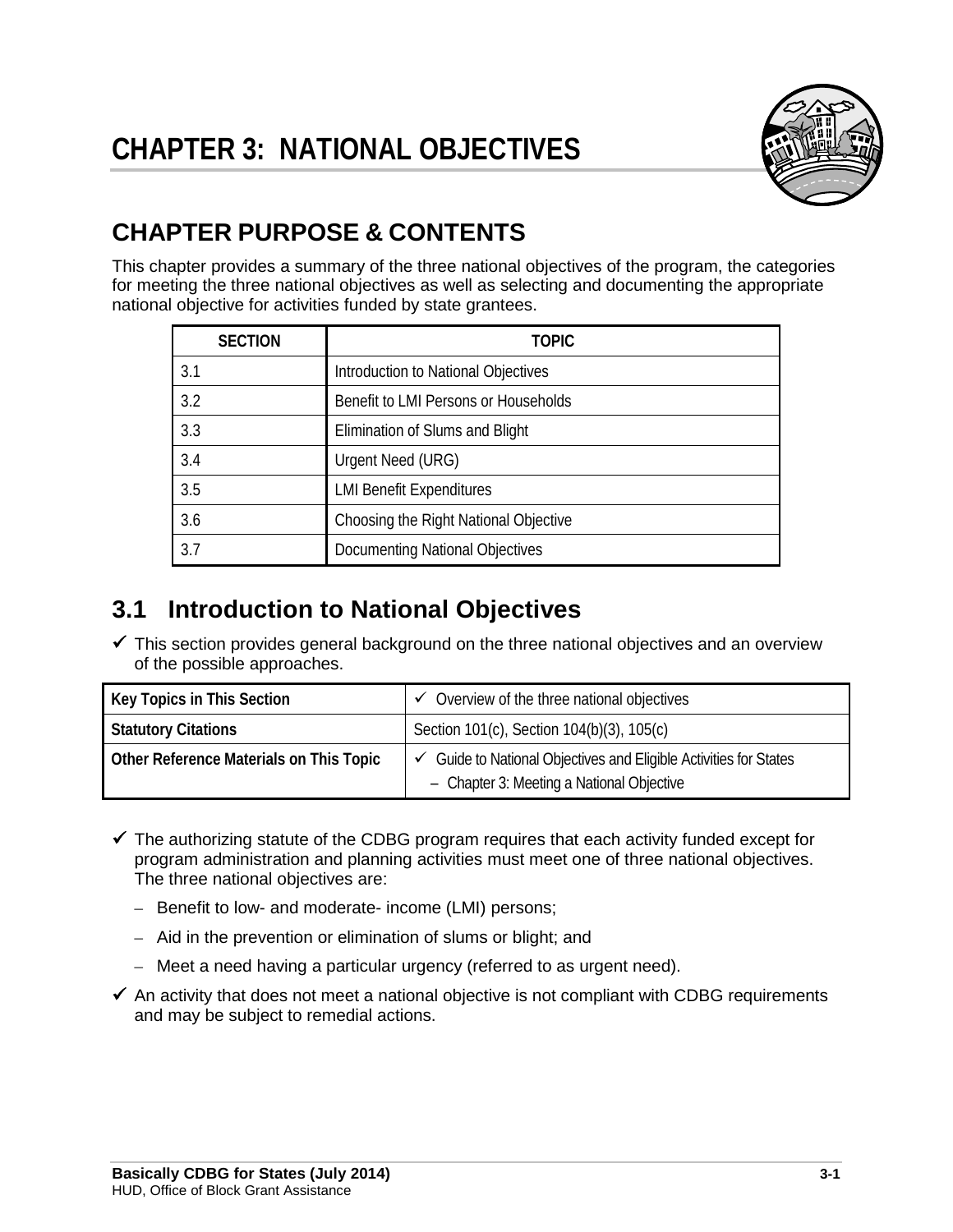

 $\checkmark$  The following exhibit depicts the different categories associated with each of the national objectives.



- $\checkmark$  Each national objective and the categories are discussed in further detail in subsequent sections of this chapter.
- $\checkmark$  This chapter will also explore the strategic decisions states can make when qualifying an eligible activity under a national objective. It is possible for an activity to qualify under more than one national objective, although only one national objective is required for an activity. Additionally, activities can qualify under more than one category. This chapter will discuss considerations for making a decision regarding which category works best for an eligible activity.
- $\checkmark$  HUD has developed a matrix of the national objectives, eligible activities and IDIS matrix codes. States may wish to refer to this matrix when selecting national objectives. A copy is attached to the IDIS chapter of this manual.

## **3.2 Benefit to Low and Moderate Income Persons or Households**

 $\checkmark$  This section describes each of the possible LMI national objectives.

| Key Topics in This Section | Overview of the primary objective and associated expenditure<br>cap                                                            |  |
|----------------------------|--------------------------------------------------------------------------------------------------------------------------------|--|
|                            | $\checkmark$ Area benefit activities (LMA)<br>V Limited Clientele Activities (LMC)<br>Housing Activities (LMH)<br>$\checkmark$ |  |
|                            |                                                                                                                                |  |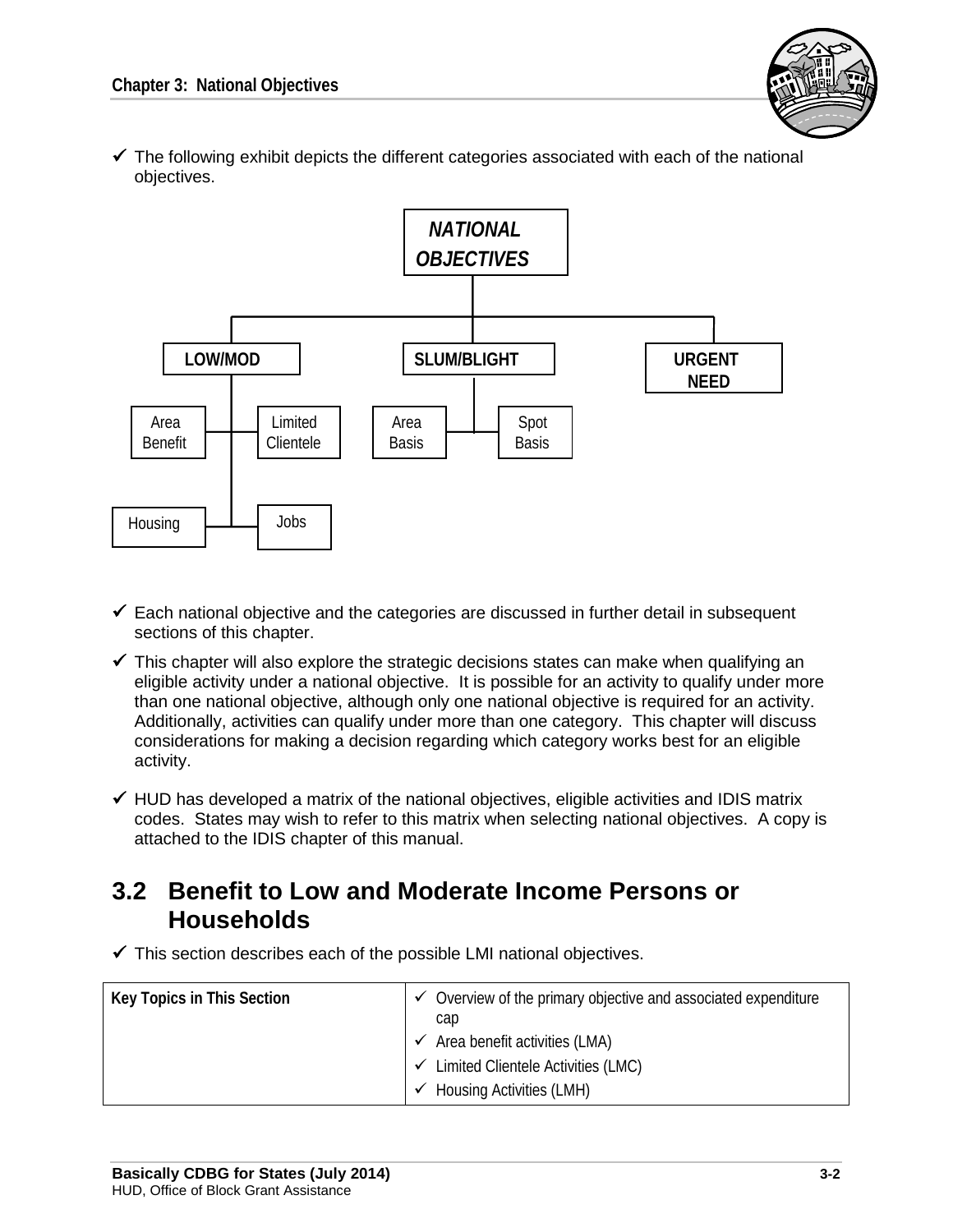

|                                         | $\checkmark$ Job Creation and Retention Activities (LMJ)                                                                                                                                   |
|-----------------------------------------|--------------------------------------------------------------------------------------------------------------------------------------------------------------------------------------------|
| <b>Statutory Citations</b>              | Section 101(c), Section 104(b)                                                                                                                                                             |
| Other Reference Materials on This Topic | Guide to National Objectives and Eligible Activities for States<br>$\checkmark$                                                                                                            |
|                                         | - Chapter 3: Meeting a National Objective<br>- Chapter 4: Overall Expenditure Level - Benefit to LMI Persons                                                                               |
|                                         | ← CPD Notice 05-06: US HUD Suggested Survey Methodology to<br>Determine the Percentage of LMI Persons in the Service Area of a<br><b>Community Development Block Grant-Funded Activity</b> |

- $\checkmark$  The LMI national objective is often referred to as the "primary" national objective because the statute requires that recipients expend 70 percent of their CDBG funds to meet the LMI national objective.
- $\checkmark$  Additional information on how to meet the 70 percent test and certification to HUD is located later in this chapter.
- $\checkmark$  In addition to meeting the 70 percent test, UGLG applicants must ensure that the activities proposed, when taken as a whole, will not benefit moderate-income persons to the exclusion of low-income persons. This does not mean that each activity has to include both low- and moderate income beneficiaries, but it further ensures that the CDBG program will primarily benefit low-income persons.
- $\checkmark$  This section covers the four categories that can be used to meet the LMI national objective:
	- Area benefit activities;
	- Limited clientele activities;
	- Housing activities; or
	- Job creation or retention activities.

## **3.2.1 Low Mod Area Benefit (LMA)**

- $\checkmark$  The area benefit category is the most commonly used national objective for activities that benefit a residential neighborhood. An area benefit activity is one that benefits all residents in a particular area, where at least 51 percent of the residents are LMI persons.
- $\checkmark$  Examples of area benefit activities may include the following when they are located in a predominately LMI neighborhood:
	- Acquisition of land to be used as a neighborhood park;
	- Construction of a health clinic;
	- Improvements to public infrastructure like the installation of gutters and sidewalks; and
	- Development of a community center.
- $\checkmark$  The activities listed above benefit all LMI residents in a service area and thus are the type of activities that may qualify under the LMI area benefit category for the purposes of meeting a national objective.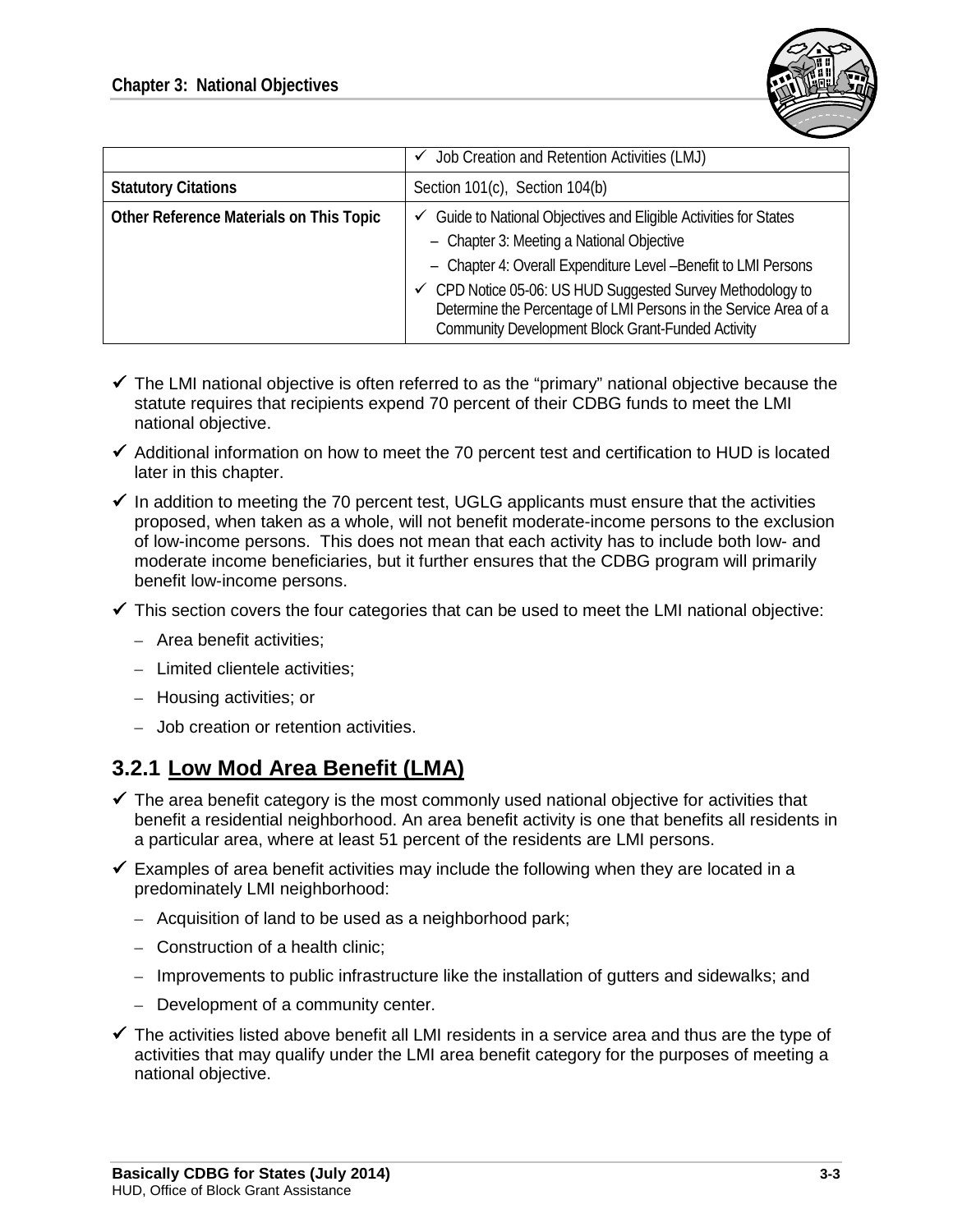

- $\checkmark$  States and UGLGs are responsible for determining the service area of an activity. HUD will generally accept a state grantee's determination as long as it complies with CDBG regulations.
	- The factors that may be considered in making a determination regarding the service area include:
		- *The nature of the activity:*

In general the size and the equipment associated with the activity should be taken into consideration. A small park with a limited number of slides and benches would not be expected to serve the entire neighborhood. In the same way, a larger park that can accommodate a considerable number of people would not be expected to service just the immediately adjacent properties. The same applies to improvements or assistance to an alleyway versus a small two-lane street versus an arterial four-lane street within the same neighborhood. The service area for each of these infrastructure projects will be different in size and population.

*The location of the activity:* 

In general, the immediate area surrounding a facility is expected to be included in the service area. Additionally, when a facility is located near the boundary of a particular neighborhood, its service area could likely include portions of the adjacent neighborhood as well as the one in which it is located.

*Accessibility issues:* 

Geographic barriers can separate and preclude persons residing in a nearby area from taking advantage of a facility. Other limits to accessibility can include access fees, language barriers, time or duration that an activity is available, access to transportation and parking, etc.

*The availability of comparable activities:*

Comparable activities within the service area should be taken into account so that the service area does not overlap with the service area of another comparable activity.

*Boundaries for facilities and public services:*

The service area for some public facilities and services are determined based on specified and established boundaries or districts. Examples of such services and facilities are police precincts, fire stations, and schools.

- If the service area has not already been identified for an activity, the state has to determine the service area before CDBG assistance can be provided under the LMI Area Benefit category.
- $\checkmark$  An area is considered to meet the test of being LMI if there is a sufficiently large percentage (51 percent) of LMI persons residing in the service area as determined by:
	- The most recently available decennial Census/Community American Survey information, together with the Section 8 income limits that would have applied at the time the income information was collected by the Census Bureau; or
	- A current survey of the residents of the service area.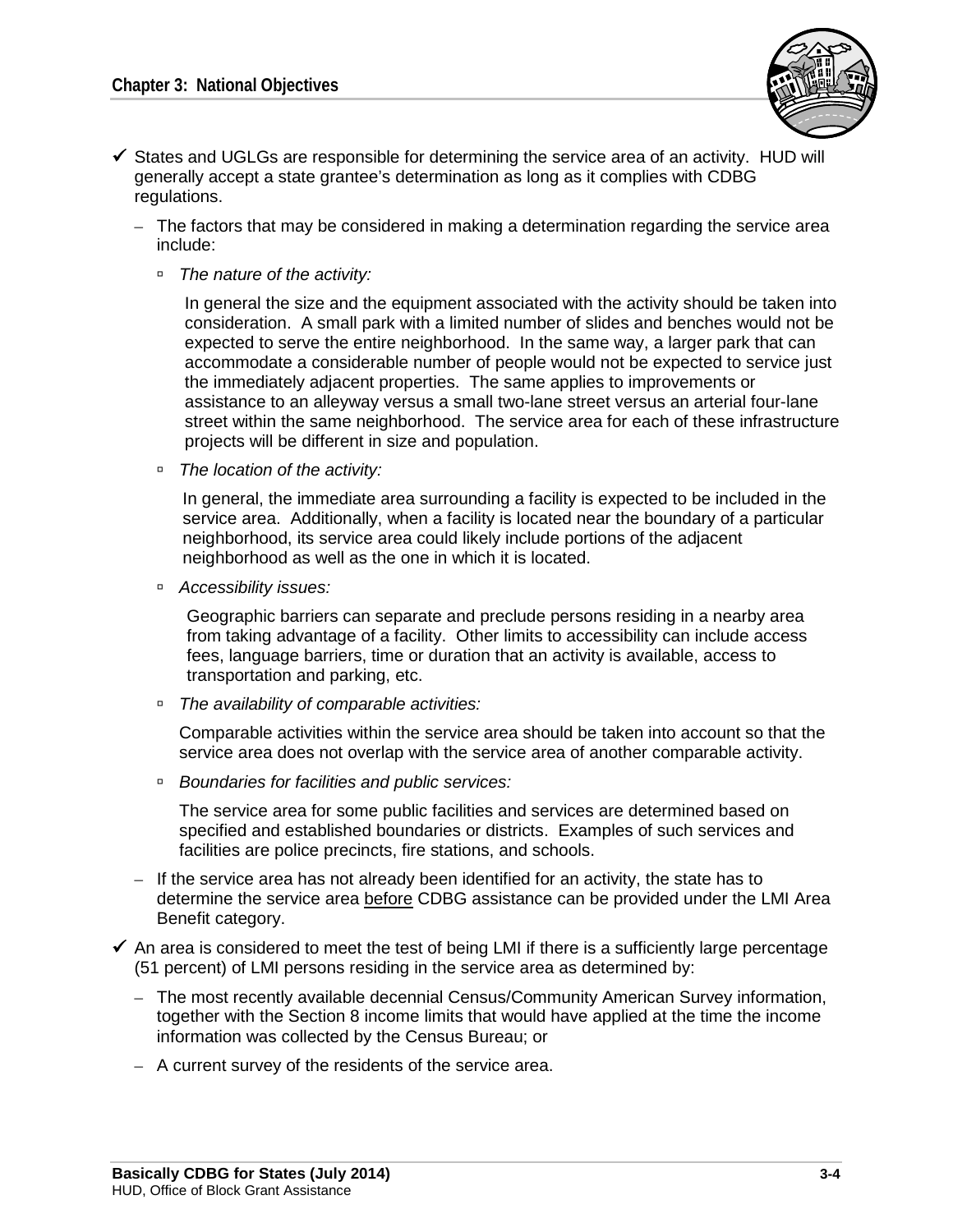

- $\checkmark$  With respect to using Census/American Community Survey information to document that the service area qualifies, states can obtain the following data:
	- A listing of all census/American Community Survey tracts and block groups in the community's jurisdiction;
	- The number of persons that resided in each such tract/block group at the time of the last census/American Community Survey; and
	- The percentage of such persons who were LMI (based on the CDBG definition) at that time.
	- The above data is available directly from HUD online at: <http://www.hud.gov/offices/cpd/systems/census/lowmod/>
- $\checkmark$  If the proposed activity's service area is generally the same as a census/American Community Survey tract or block group, then the Census/American Community Survey data may be used to justify the income characteristics of the area served.
- $\checkmark$  Additionally, states can compute the percentage of LMI persons in multiple census/American Community Survey tracts and block groups because the data includes both the total number of persons as well as the number of LMI persons within a tract and block group.
- $\checkmark$  Income surveys are often used to determine LMI area in one of two instances:
	- If HUD data does not indicate the service area contains at least 51 percent LMI persons, and if a state or unit of general government decides it would be more appropriate to use a survey that is methodologically sound. This could be based on a change in either population or income of the area since the census/American Community Survey. For example:
		- Economic changes such as plant openings or closings (i.e., causing massive income increases or massive job losses in an area);
		- Non-geographic changes such as natural disasters or terrorist attacks; and/or
		- □ Recent demographic changes not reflected in current data (e.g., population migration changes).
	- Also, when the service area is not generally the same as a census/American Community Survey tract or block group, then the state should conduct household surveys to determine the LMI percentage for the service area.
- $\checkmark$  The following are typical steps in the household survey process:
	- 1. Determine sample size (including the random sampling process for selecting participants and if necessary, replacements);
	- 2. Select a survey instrument;
	- 3. Develop the questionnaire;
	- 4. Conduct the survey;
	- 5. Analyze the results; and
	- 6. Document and save survey results.
- $\checkmark$  Step 1: Determining the sample size: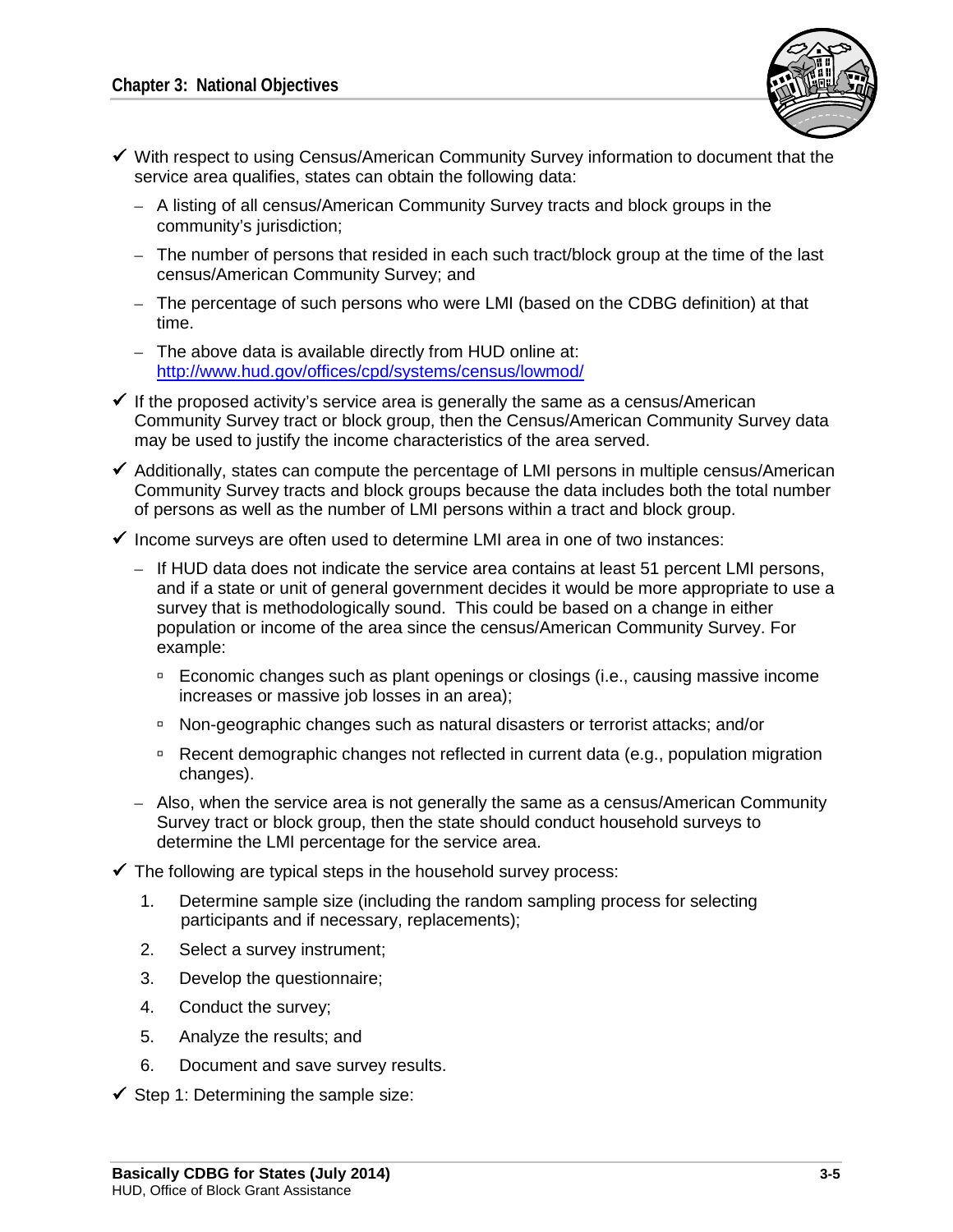

- Determine the sample size needed in order to achieve an acceptable level of accuracy.
- A sample is representative of the population from which it is selected if its aggregate characteristics closely approximate those same aggregate characteristics in the population.
- The larger the sample, the more likely it is that its aggregate characteristics truly reflect those of the population.
- However, sample size is not dependent on the size of the population, for large populations. This means that a random sample of 500 people is equally useful in examining the characteristics of a state of 6,000,000 as it would a city of 100,000 or 50,000. For this reason, the size of the population is irrelevant when it is large or unknown; however, it becomes relevant when dealing with sparsely populated areas.
- Sample Size Calculator (SSC) is a website (http://surveysystem.com/sscalc.htm) developed by Creative Research Systems to enable survey researchers to calculate sample sizes from various population sizes.
- $\checkmark$  Step 2: Selecting the survey instrument that is determined to be the best for the sample size chosen, geography and nature of the activity. The survey must be methodologically sound for the purpose of establishing the percentage of LMI persons in a service area. A survey must meet standards of statistical reliability that are comparable to that of the Decennial Census/American Community Survey data for areas of similar size. Types of surveys include:
	- **Mail survey (or self-administered questionnaire)**: This is a basic method for collecting data through the mail: a questionnaire is a set of questions sent by mail accompanied by a letter of explanation and self-addressed stamped envelope for returning the questionnaire. The respondent is expected to complete the questionnaire, put it in the envelope and return it. HUD does not recommend mail surveys unless at least one follow-up letter or telephone call is made to obtain an adequate response rate. Combining a mail survey with a follow-up letter or telephone call may improve the rate of response.
		- Advantages:
			- Covers large geographic area;
			- Provides an opportunity for honest answers to very personal questions;
			- No travel required;
			- Enables researcher to target a particular segment of the population; and
			- Allows respondents to complete the questionnaire at their convenience.
		- □ Disadvantages:
			- May have possible coverage errors; for example, address lists might be inaccurate or out of date (duplicate address, incomplete or wrong addresses);
			- Not appropriate for requesting detailed written responses;
			- May have a low return rate if too lengthy, poorly worded, or seems too personal;
			- May not have anyone available to assist the respondent with questions, especially if the questions are in English but the respondent's primary language is not English.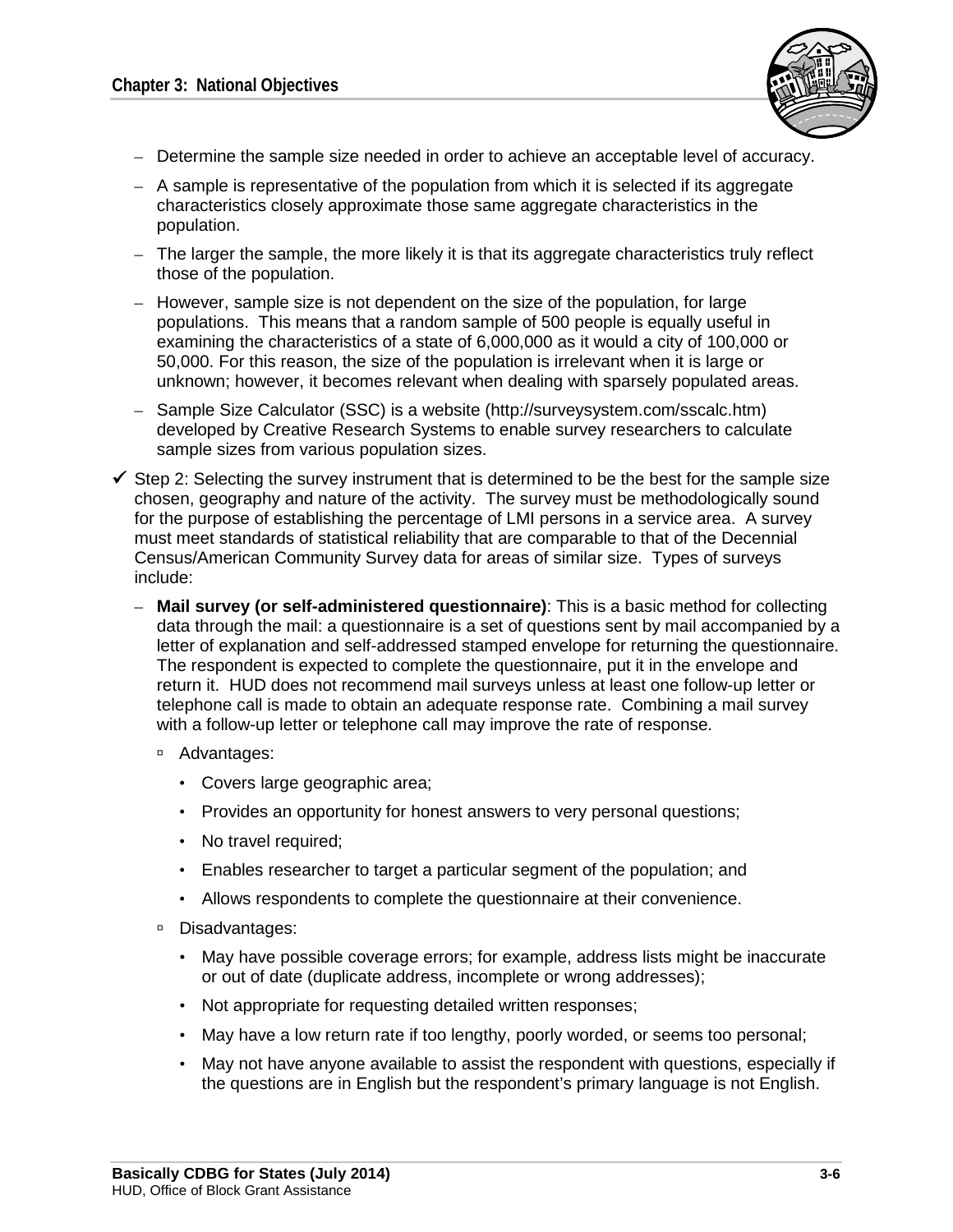

(Provisions must be made to provide non-English-speaking residents with a questionnaire in their own language, as appropriate);

- Easiest for people to disregard, postpone, misplace or forget about it;
- Needs to allow longer time to collect responses;
- Costly—must pay for return postage to get a decent response rate; also you have paid for postage even for those that aren't returned;
- It's all or nothing—people will either do it all or not at all; with phone or in-person surveys, one might at least get some answers; and
- Lack of control over who fills out the questionnaire (for example, a child).
- **Face-to-face (or door-to-door) interviews**: This is a data collection technique in which one person (an interviewer) asks questions of another (the respondent) in a face-to-face encounter. It involves more work since the interviewer must go and knock on doors in order to obtain interviews.
	- Advantages:
		- Is a very reliable method of data-collection ;
		- Researcher has full range and depth of information;
		- Interview may be scheduled to suit respondent's daily agenda;
		- Respondent has the option to ask for clarifications;
		- Target population may be easily located and defined; and
		- People may be willing to talk longer, face-to-face, particularly with in-home interviews that have been arranged in advance.
	- □ Disadvantages:
		- Responses may be less candid and less thoughtful;
		- Interviewer's presence and characteristics may bias responses;
		- Interviewer is required to go to the respondent's location;
		- Respondents who prefer anonymity may be influenced negatively;
		- May reach a smaller sample;
		- Lengthy responses must be sorted and coded;
		- Can take too much time;
		- Costs more per interview than other survey methods; particularly true of in-home interviews in rural areas where travel time is a major factor;
		- May not be able to gain access to the house (e.g., locked gates, guard dogs, "no trespassing signs," etc.); and
		- Translators may be needed when dealing with non-English speakers.
- **Telephone interviews**: A telephone interview is a data collection technique in which one person (an interviewer) asks questions of another (the respondent) via telephone. Telephone numbers of potential participants must be selected randomly. The interviewer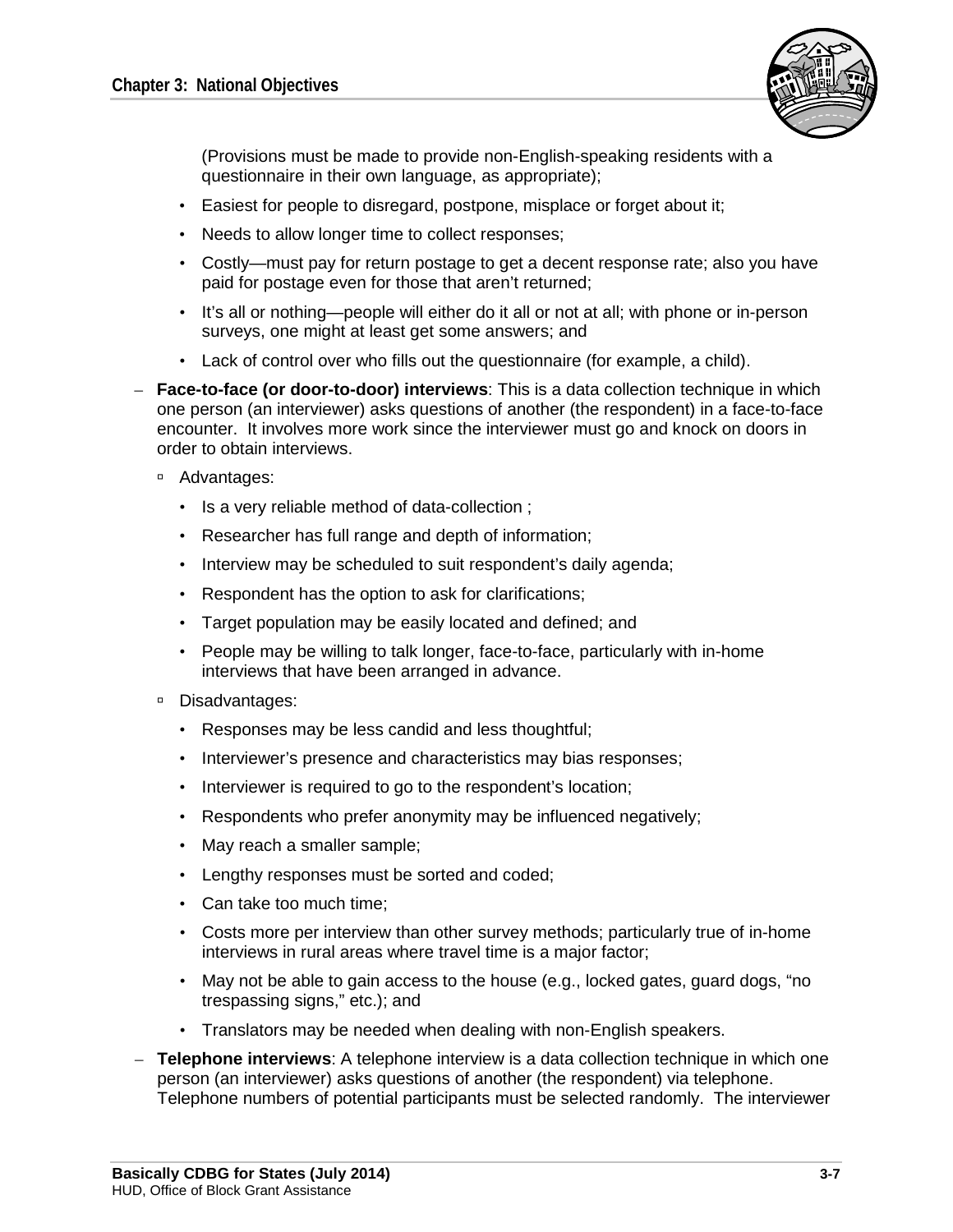

must ensure that the respondent is someone competent and knowledgeable enough to answer questions about the family income status. In a telephone survey, you must devise a method for contacting those families without telephones or those with unlisted numbers. Hence it may be preferable to conduct door-to-door interviews in small service areas, especially in rural areas.

- □ Advantages:
	- Relatively easy to conduct;
	- Saves money and time;
	- Appearance and demeanor of interviewer do not influence the respondent;
	- Respondents may be more honest in giving socially disapproved or sensitive answers due to greater anonymity for respondent;
	- Interviewer may use an alias rather than his/her real name for privacy or to conceal ethnicity if relevant to the study;
	- Allows interviewer to ask follow up questions; and
	- No fear for personal safety.
- Disadvantages:
	- Respondents may be hostile to interviews because of experience with previous telemarketing sales calls disguised as surveys;
	- Respondents may terminate the interview abruptly;
	- The interviewer may have problems reaching potential respondents by telephone because of the prevalence of answering machines that screen telephone calls;
	- May not be able to reach households with unlisted numbers, no telephone at all, or families that use only cell phones;
	- Some people often do not like the intrusion of a telephone call to their homes;
	- Difficulty of reaching people due to reasons such as conflicting schedules;
	- It may be easier to be less candid to someone on the phone than in person; and
	- Difficult to get accurate answers from non-English speakers.
- $\checkmark$  Step 3: Developing the questionnaire:
	- Constructing a questionnaire is a skill, which requires decisions concerning the content, wording, format, and placement of questions—all of which have important consequences on the results to be measured.
	- There are basically four areas involved in constructing a questionnaire:
		- □ Determine the question content, scope, and purpose;
		- Choose the response format to be used in collecting information from the respondent;
		- □ Word the questions so as to get at the issue of interest; and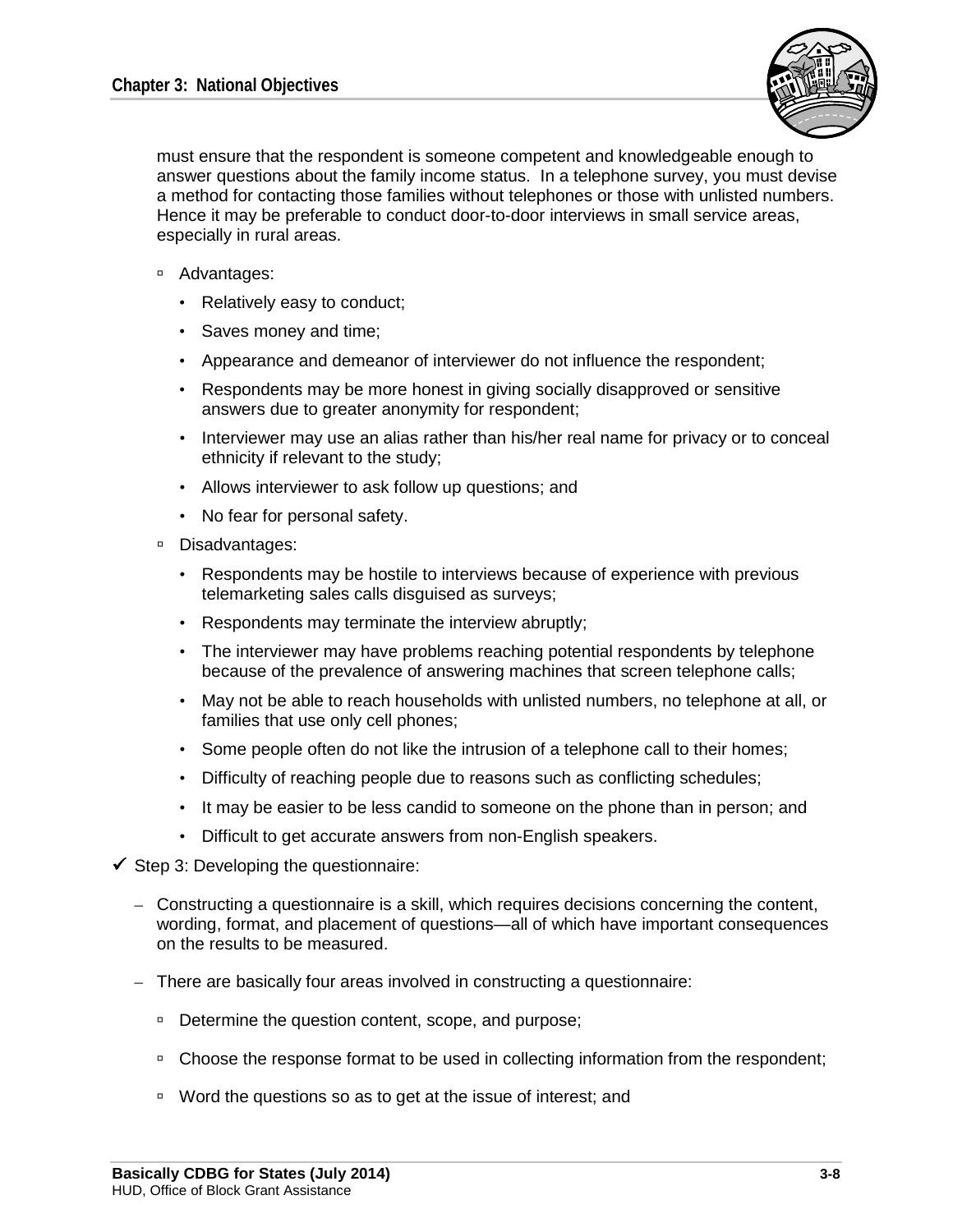

- Determine how best (i.e., the order) to place the question(s) of interest among other questions in the questionnaire.
- $\checkmark$  Step 4: Conducting the survey:
	- The interviewer should make contact with the head of the family or someone who is qualified to speak for the family and has knowledge about the family income.
	- It is important that all respondents be asked the same questions, in the same order, and their responses recorded exactly, without additions or deletions. To ensure this, the questions must be written properly and the exact response of each respondent recorded as it is presented. Finally, interviewers should be trained appropriately on the survey and how to ask the questions to ensure consistent information is collected.
- $\checkmark$  Step 5: Analyzing the results:
	- For surveys where the respondents are selected through an acceptable random process, use the number of participants who responded to the survey is used to calculate the percentage of LMI persons for that area.
	- Add up the numbers to see what has been learned by tabulating the responses from the questionnaires and calculating an estimated proportion of low-and moderate-income persons; and determine how accurate that estimate is.
	- If the survey was undertaken correctly, including random selection of the required number of families, and the estimate shows that less than 51 percent of the residents of the service area have low- and moderate-incomes, LMI area benefit activities cannot be implemented in that area.
	- See CPD Notice 05-06 for sample calculation worksheets.
- $\checkmark$  Step 6: Documenting the results:
	- It is important that the results of the survey be documented, since those who audit or evaluate your program may want to review the procedures and data used to determine that the service area qualifies under the CDBG program regulations. The contents of that documentation are as follows:
		- □ Keep the completed surveys.
		- Saving the cover sheets separately provides a record of who was contacted.
		- □ Keep a list of the actual families sampled. Replacement families should be noted too.
		- Survey data should be retained in accordance with record-keeping requirements of the State program at 24 CFR 570.490.
	- There is no firm answer as to how long an income survey for the purpose of determining the percentage of LMI persons in the service area is good for.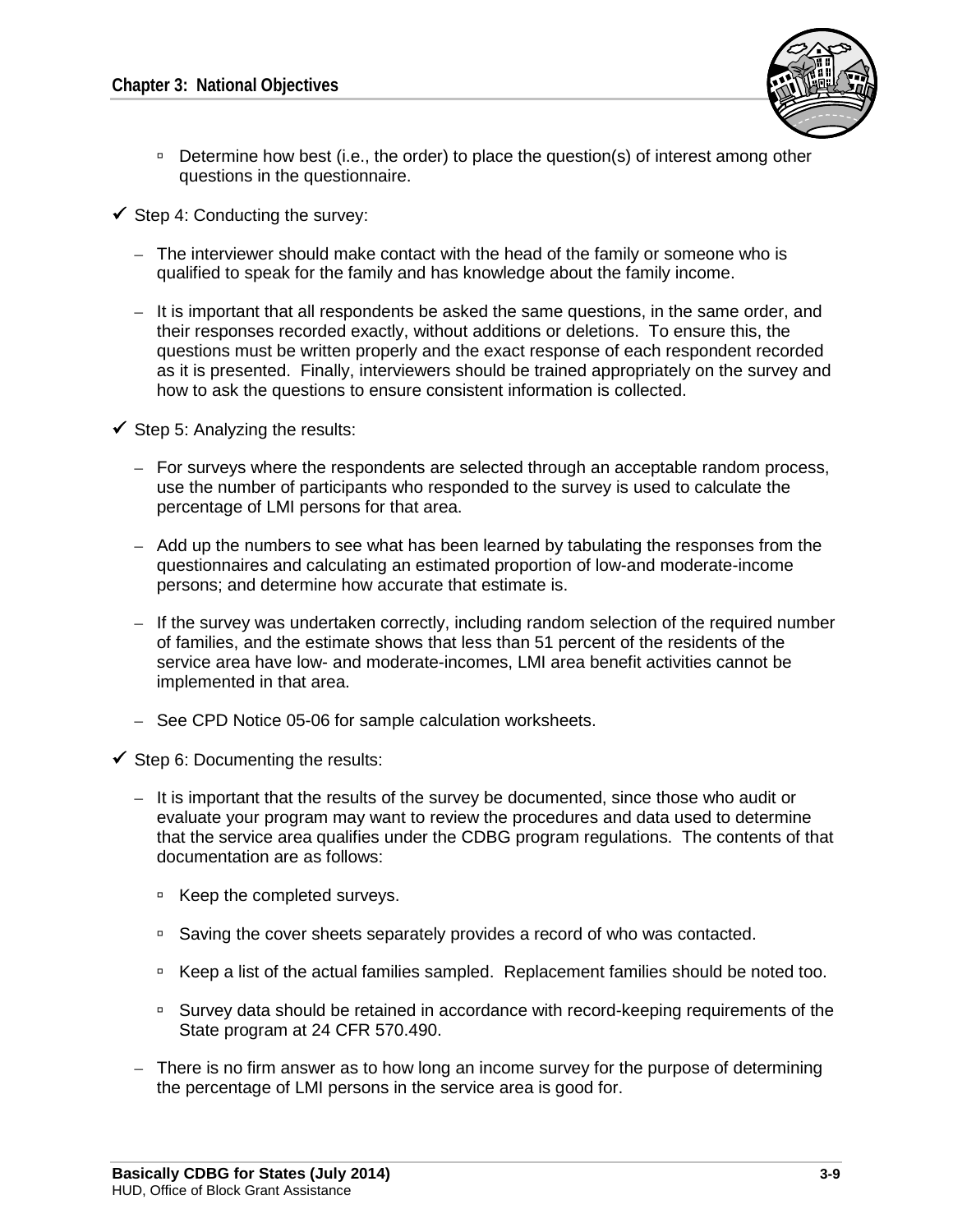

- Perhaps there might be instances in which an income survey could continue to be used until the next decennial census/American Community Survey (e.g., 2010), but the state would have to be sure that there have been no significant demographic, economic and non-economic changes in the area during that time.
- $\checkmark$  Additional guidance on developing and implementing surveys is also available in CPD Notice 05-06.
- $\checkmark$  Finally, the service area of the activity must be primarily residential and the activity must meet the identified needs of LMI persons.
	- An activity with a service area that is not primarily residential may not qualify under the LMI area benefit category even if the activity provides benefits to all residents in the service area and 51 percent of the residents are LMI persons.
	- This requirement does not apply to the location of the activity itself but rather the service area of the activity. As such it does not mean that activities located in commercial districts cannot be qualified under the LMI area benefit category on the virtue of their geography. The primarily residential test is applied to the service area of the activity.
		- □ For example, activities that support the infrastructure of a commercial district composed of institutions and firms that serve a national and international clientele will not qualify under LMI area benefit.
		- <sup>n</sup> In contrast, if the commercial district is composed of stores and businesses that serve local customers such that the service area boundaries of the commercial district is around a primarily residential area with the requisite percentage of LMI residents, the activity qualifies under the LMI area benefit category.
- $\checkmark$  Activities under public facilities and improvements and some public service activities (e.g. police or fire services) tend to provide benefits to all residents in the service area. Additionally, public schools can be qualified under LMI area benefit because of the affect a school may have on the value of the residential property in the area. Public Schools are considered to benefit all the residents of the service area and may qualify under this category.
- $\checkmark$  There are activities and facilities that are located in a service area but are designed to meet special needs. These activities cannot be qualified under this category. For example, a senior center would qualify under the LMI limited clientele category and not the LMI area benefit category.
- $\checkmark$  With respect to exceptions and special situations, the statute allows two kinds of area benefit activities to meet the national objective of benefit to LMI persons even when the general requirements of the area benefit category cannot be met. The two kinds of area benefit activities are described below:
	- 911 Systems

With prior HUD approval, a state may develop, establish and operate for up to two years after the establishment of a uniform emergency telephone number system serving an area having less than the percentage of LMI persons otherwise required.

Special Assessments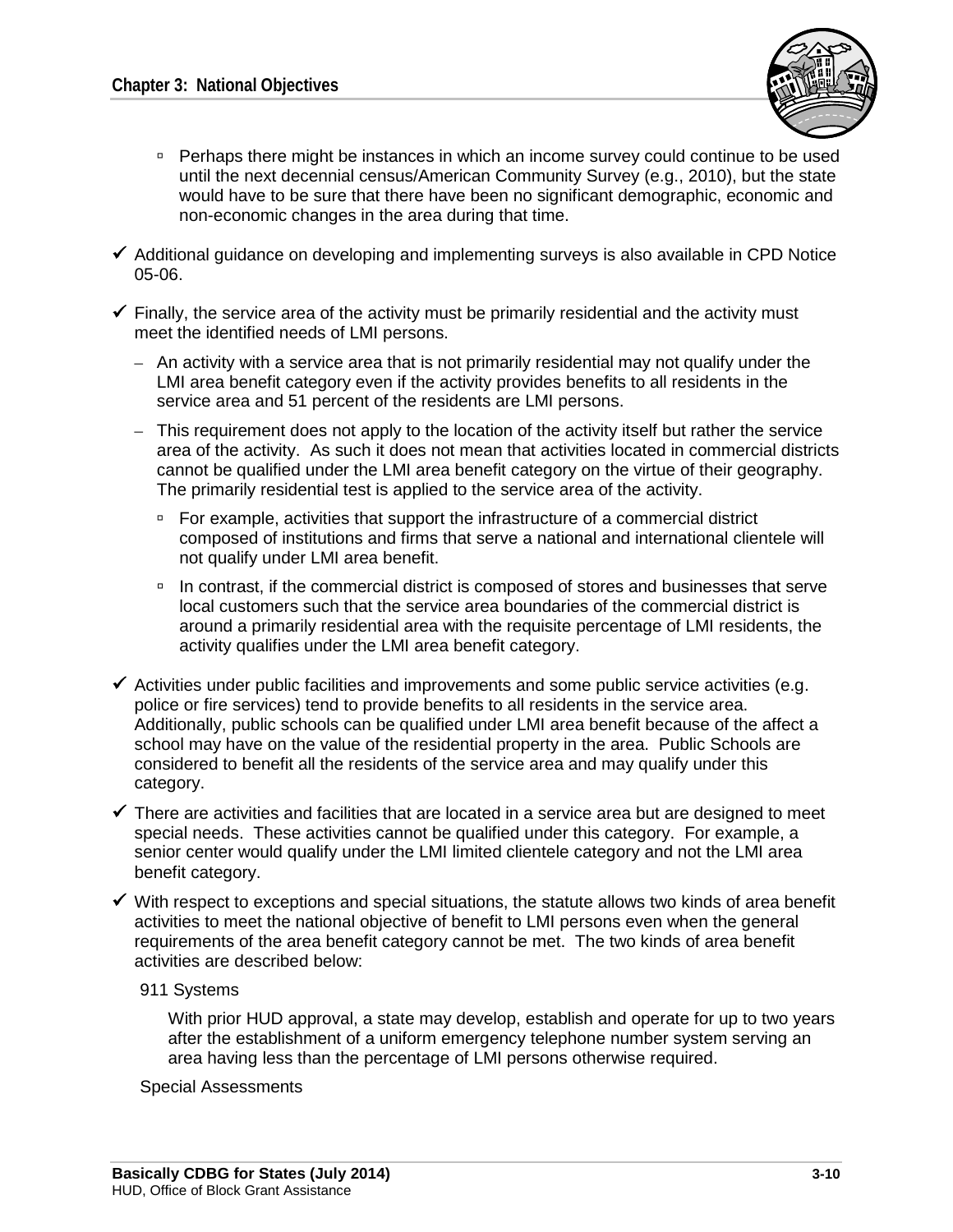

The use of CDBG funds to pay special assessments levied against residential properties that are owned and occupied by LMI persons will qualify under the LMI area benefit category provided that this is the only use of CDBG funds in the financing of a public improvement. The activity will qualify even if the public improvement provides a benefit to all the residents of an area.

- $\checkmark$  Finally, there are two special situations that can meet the national objective of benefiting LMI persons under either the area benefit category or the job creation or retention category, at the option of the state grantee.
	- 1. Activities undertaken pursuant to a state approved Community Revitalization Strategy Area (CRSA) for the purpose of creating or retaining jobs, and
	- 2. Activities carried out for the purpose of creating or retaining jobs by a Community Development Financial Institution (CDFI) whose charter limits its investment area to a primarily residential area consisting of at least 51 percent LMI persons.

## **3.2.2 Low Mod Limited Clientele (LMC)**

- $\checkmark$  The limited clientele category is a second way to qualify specific activities under the LMI benefit national objective. Under this category, 51 percent of the beneficiaries of an activity have to be LMI persons.
- $\checkmark$  In contrast to the area benefit category, it is not the LMI concentration of the service area of the activity that determines whether the activity will qualify or not, but rather the actual number of LMI persons that benefit from the activity.
- $\checkmark$  Activities in this category provide benefits to a specific group of persons rather than everyone in an area. It may benefit particular persons without regard to their residence, or it may be an activity that provides a benefit to only particular persons within a specific area.
- $\checkmark$  Examples of activities that qualify under the limited clientele category include:
	- Acquisition of a building to be converted into a shelter for the homeless;
	- Rehabilitation of a center for training severely disabled persons to enable them to live independently;
	- Clearance of a structure from the future site of an neighborhood center that will exclusively serve the elderly; and
	- Public services activities like the provision of health services.
- $\checkmark$  The listed examples qualify under the limited clientele category because the beneficiaries can be identified as LMI residents.
- $\checkmark$  With respect to determining the beneficiaries of activities as LMI and qualifying under the limited clientele category, activities must meet one of the following tests:
	- Benefit a clientele that is generally presumed to be principally LMI. This presumption covers abused children, battered spouses, elderly persons, severely disabled adults (see the box below), homeless persons, illiterate adults, persons living with AIDS and migrant farm workers; or
	- Require documentation on family size and income in order to show that at least 51 percent of the clientele are LMI; or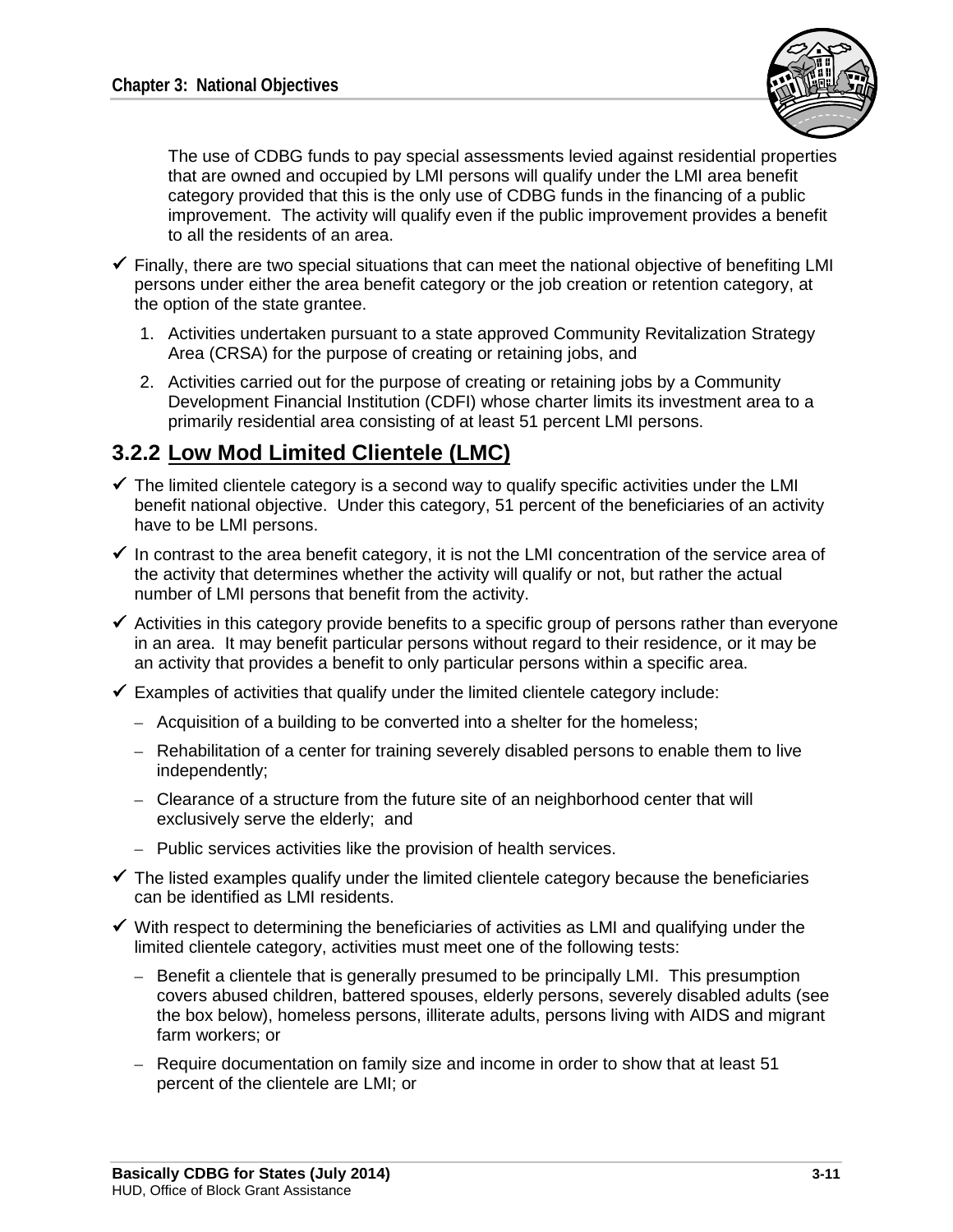

- Have income eligibility requirements limiting the activity to LMI persons only; or
- Be of such a nature and in such a location that it can be concluded that clients are primarily LMI. An example is a day care center that is designed to serve residents of a public housing complex.
- $\checkmark$  In addition, the following activities may qualify under the limited clientele national objective:
	- Removal of architectural barriers to mobility for elderly persons or the severely disabled will be presumed to qualify under this category if it is restricted, to the extent practicable, to the removal of such barriers by assisting
		- The reconstruction of a public facility or improvement, or portion thereof that does not qualify under the area benefit category;
		- □ The rehabilitation of a privately owned nonresidential building or improvement that goes not qualify under area benefit or job creation or retention category: or
		- The rehabilitation of common areas in a residential structure that contains more than one dwelling unit and that does not qualify under housing activities category for meeting national objectives.
	- Microenterprise activities carried out in accordance with the HUD regulations when the person owning or developing the microenterprise is LMI; or
	- Activities that provide training and other employment support services when the percentage of persons assisted is less than 51 percent LMI may qualify if: the proportion of total cost borne by CDBG is no greater than the proportion of LMI persons assisted; and when the service assists businesses, CDBG is only used in the project to pay for the job training and/or supportive services.
- $\checkmark$  There are two sets of activities that are precluded from qualifying under this category based on statutory limitations:
	- Acquisition, construction, or rehabilitation of property for housing, including homeownership assistance must qualify under the housing national objective which will be discussed below in further detail.
	- Creation or retention of jobs generally qualify under the jobs or the area benefit category of the LMI benefit national objective.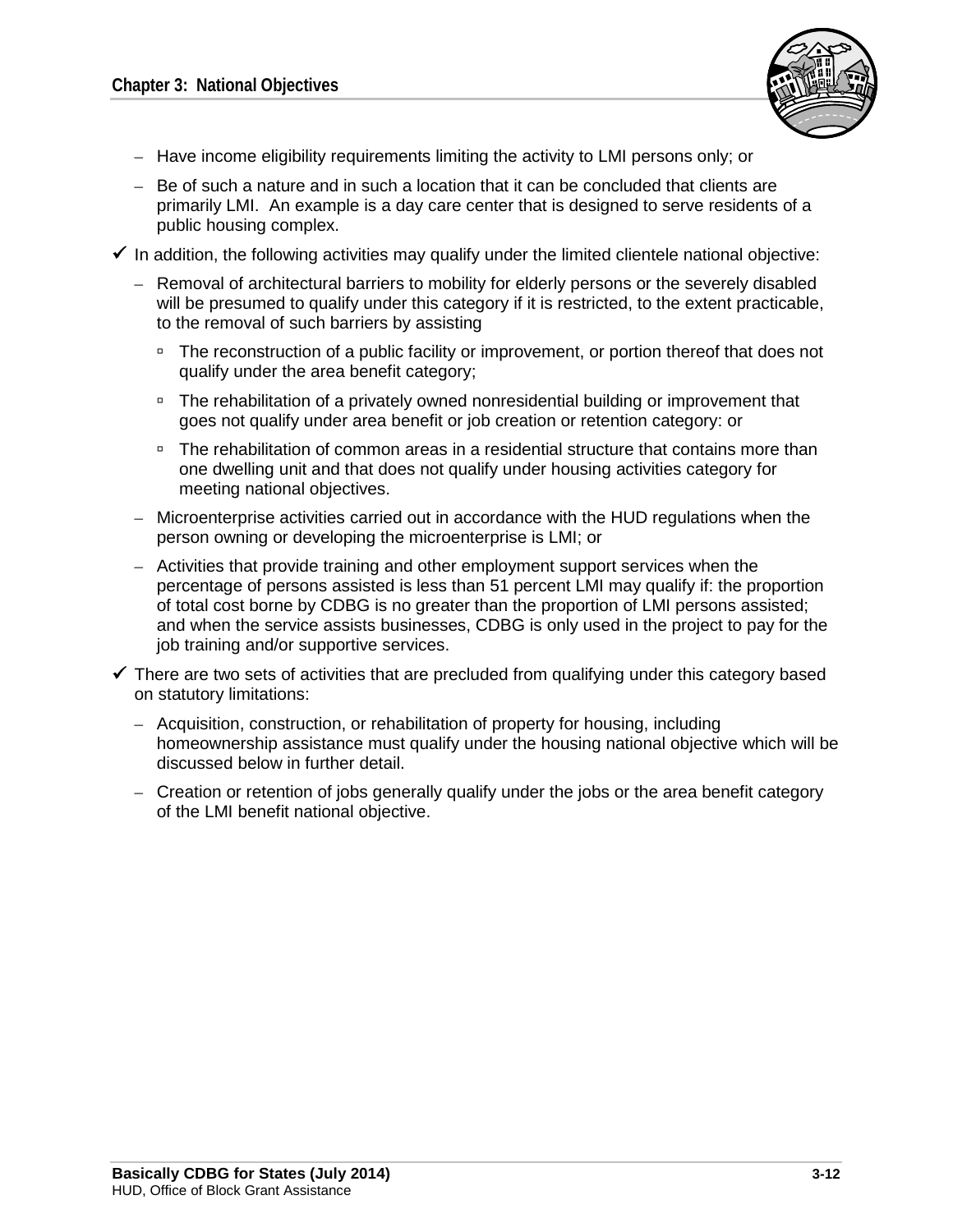

#### **Exhibit 3-1: Definition of Severely Disabled**

Persons are considered severely disabled if they:

- Use a wheelchair or another special aid for 6 months or longer;
- Are unable to perform one or more functional activities (seeing, hearing, having one's speech understood, lifting and carrying, walking up a flight of stairs and walking);
- Need assistance with activities of daily living (getting around inside the home, getting in or out of bed or a chair, bathing, dressing, eating and toileting) or instrumental activities or daily living (going outside the home, keeping track of money or bills, preparing meals, doing light housework and using the telephone);
- Are prevented from working at a job or doing housework;
- Have a selected condition including autism, cerebral palsy, Alzheimer's disease, senility or dementia or mental retardation; or
- Are under 65 years of age and are covered by Medicare or receive Supplemental Security Income (SSI).

## **3.2.3 Low Mod Housing Activities (LMH)**

- $\checkmark$  The housing category of LMI benefit national objective qualifies activities that are undertaken for the purpose of providing or improving permanent residential structures which, upon completion, will be occupied by LMI households.
- $\checkmark$  Examples of eligible activities include, but are not limited to:
	- Acquisition of an apartment house to provide dwelling units to LMI households at affordable rents, where at least 51 percent of the units will be occupied by LMI households;
	- Site improvements on publicly-owned land to serve a new apartment structure to be rented to LMI households at affordable rents;
	- Housing rehabilitation for single family units;
	- Conversion of an abandoned warehouse to be reconfigured into new apartments, where at least 51 percent of the units will be occupied by LMI households at affordable rents.
- $\checkmark$  In order to meet the housing LMI national objective, structures with one unit must be occupied by a LMI household. If the structure contains two units, at least one unit must be LMI occupied. Structures with three or more units must have at least 51percent occupied by LMI households.
	- Rental buildings under common ownership and management that are located on the same or contiguous properties may be considered as a single structure.
	- For rental housing, occupancy by LMI households must be at affordable rents, consistent with standards adopted and publicized by the state grantee.
- $\checkmark$  Under the following limited circumstances, structures with less than 51 percent LMI occupants may be assisted:
	- Assistance is for an eligible activity that reduces the development cost of new construction of non-elderly, multi-family rental housing; and
	- At least 20 percent of the units will be occupied by LMI households at an affordable rent; and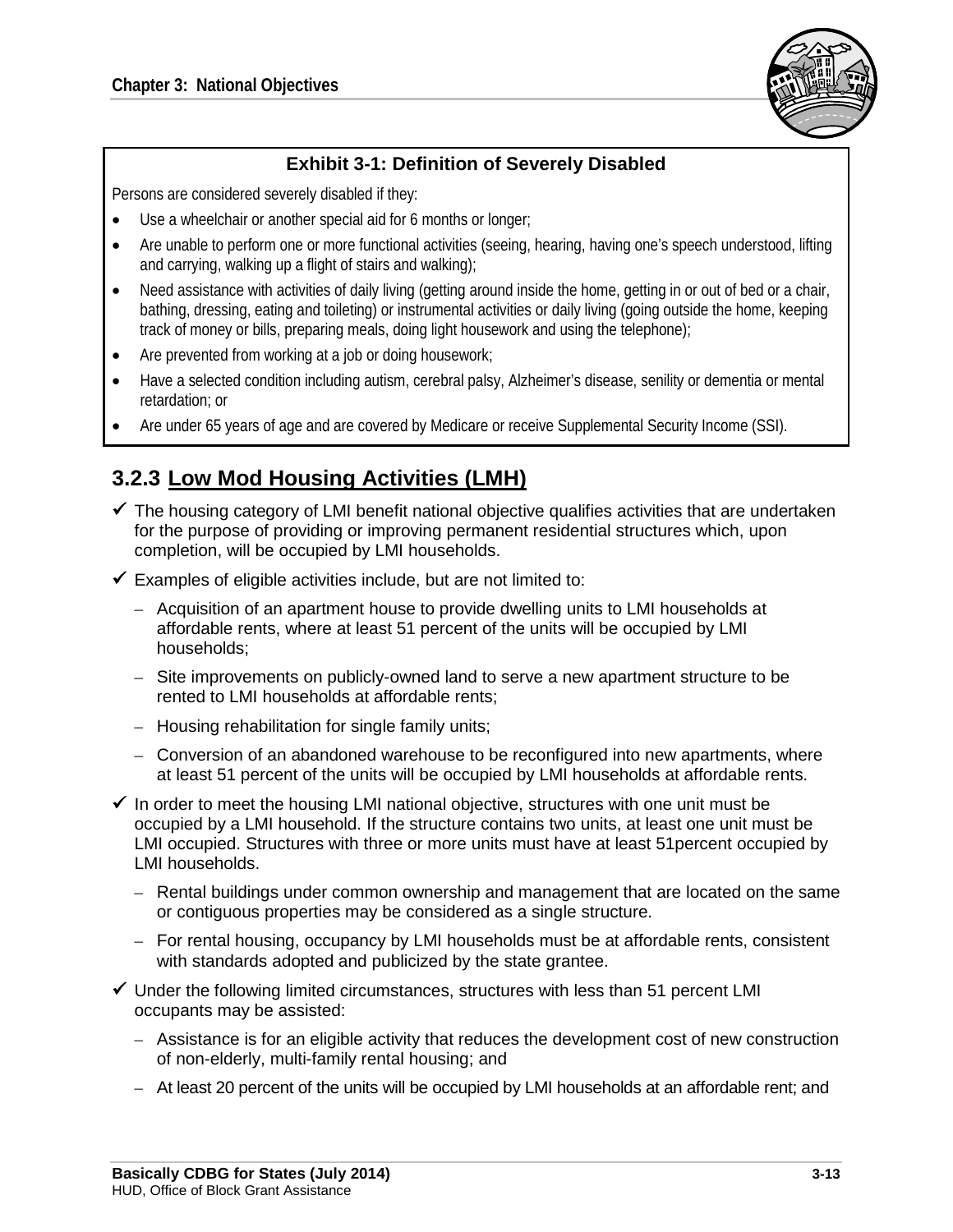

- The proportion of cost borne by CDBG funds is no greater than the proportion to be occupied by LMI households.
- $\checkmark$  When housing activities are conducted by a community development financial institution (CDFI) or as part of an approved CRSA, multiple units (e.g. scattered site housing) may be aggregated for the purposes of meeting the LMI housing national objective.
	- NOTE: This flexibility does not apply to activities under the Direct Homeownership Assistance eligibility category.
	- Please refer to the chapter on Revitalization Areas more information.
- $\checkmark$  There are a number of activities that generally do not qualify under the LMI Housing national objective. These include code enforcement, interim assistance, microenterprise assistance, public services, and special economic development activities.

## **3.2.4 Low Mod Job Creation or Retention Activities (LMJ)**

- $\checkmark$  The job creation and retention LMI benefit national objective addresses activities designed to create or retain permanent jobs, at least 51 percent of which (computed on a full-time equivalent basis) will be made available to or held by LMI persons.
- $\checkmark$  Some examples of activities that qualify when at least 51 percent of jobs created/retained will be for LMI persons include:
	- Clearance activities on a site slated for a new business;
	- Rehabilitation activity that will correct code violations and enable a business to survive and retain jobs;
	- Financial assistance to a manufacturer for the expansion of its facilities that is expected to create permanent jobs; and
	- Assistance to expand a small house cleaning service with four employees that agrees to hire three additional LMI employees.
- $\checkmark$  The following requirements must be met for jobs to be considered created or retained.
	- If states fund activities that *create* jobs, there must be documentation indicating that at least 51 percent of the jobs will be held by, or made available to, LMI persons.
	- For funded activities that *retain* jobs, there must be sufficient information documenting that the jobs would have been lost without the CDBG assistance and that one or both of the following applies to at least 51 percent of the jobs:
		- □ The job is held by a LMI person; or
		- □ The job can reasonably be expected to turn over within the following two years and steps will be taken to ensure that the job will be filled by, or made available to, a LMI person.
- $\checkmark$  The following requirements apply for jobs to be considered available to or held by LMI persons.
	- Created or retained jobs are only considered to be *available to* LMI persons when: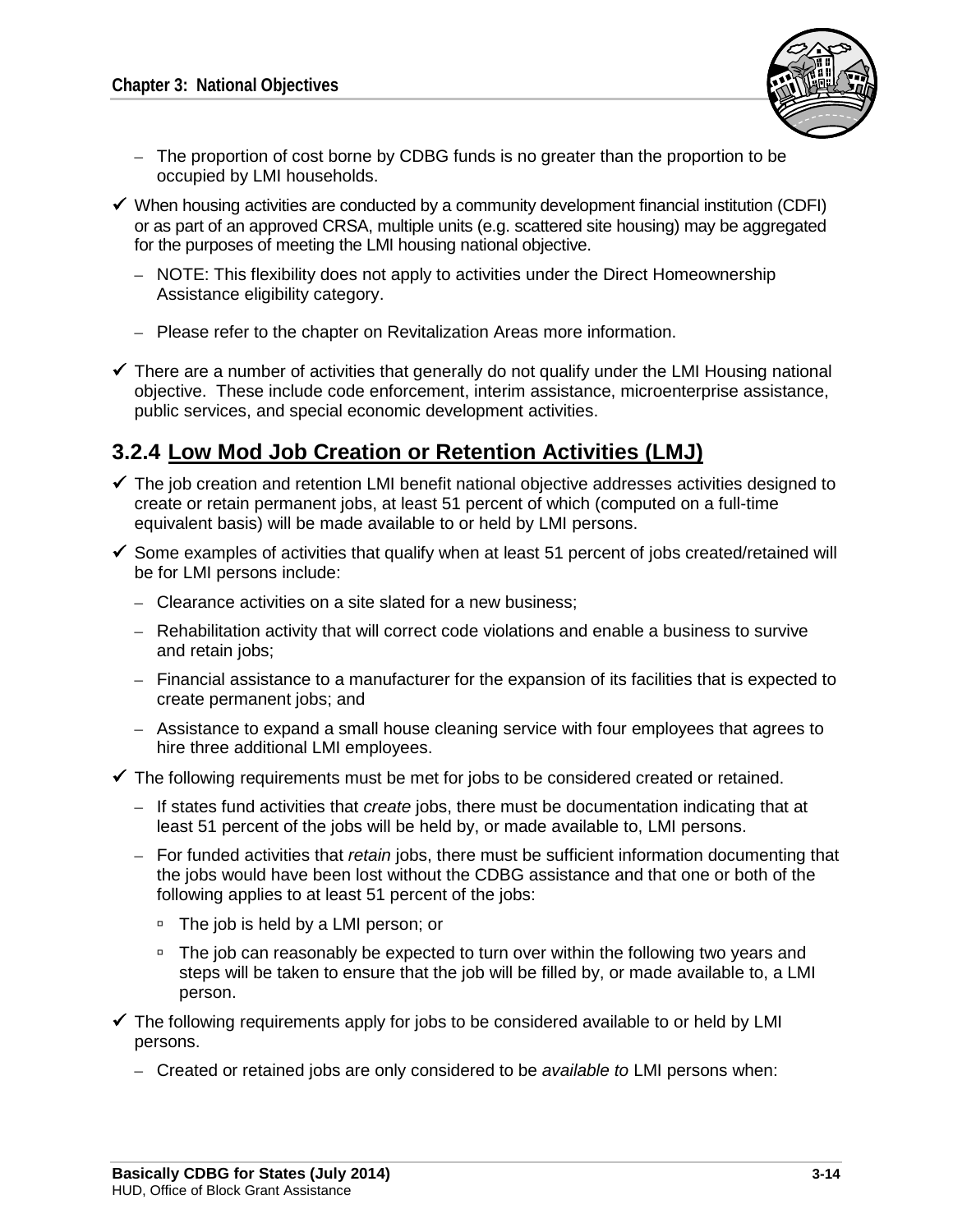

- Special skills that can only be acquired with substantial training or work experience or education beyond high school are *not* a prerequisite to fill such jobs, or the business agrees to hire unqualified persons and provide training; and
- The state and the assisted business take actions to ensure that LMI persons receive first consideration for filling such jobs.
- Created or retained jobs are only considered to be *held by* LMI persons when the job is actually held by a LMI person.
- $\checkmark$  For the purpose of determining if the preceding requirements are met, a person may be presumed to be LMI if:
	- He/she resides in a Census/American Community Survey tract/block numbering area that has a 20 percent poverty rate (30 percent poverty rate if the area includes the central business district); and the area evidences pervasive poverty and general distress; or
	- He/she resides in a Census/American Community Survey tract/block numbering area where at least 70 percent of the residents are LMI.
	- Jobs created or retained by assisted businesses may also be presumed to be LMI if the job and business are located in an area that has a 20 percent poverty rate (30 percent poverty rate if the area includes the central business district) *and* the area evidences pervasive poverty and general distress.
- $\checkmark$  To determine if an area evidences pervasive poverty and general distress, the following standards are applicable
	- All block groups in the census/American Community Survey tract have poverty rates of at least 20 percent;
	- The specific activity being undertaken is located in a block group that has a poverty rate of at least 20 percent; or
	- Upon the written request of the state grantee, HUD determines that the census/American Community Survey tract exhibits other objectively determinable signs of general distress such as high incidence of crime, narcotics use, homelessness, abandoned housing, and deteriorated infrastructure or substantial population decline.
- $\checkmark$  As a general rule, each assisted business shall be considered to be a separate activity for purposes of determining whether the activity qualifies under the job creation and retention category for meeting a national objective.
- $\checkmark$  However, in certain cases, such as where CDBG funds are used to acquire, develop or improve a real property (e.g., a business incubator or an industrial park), the requirement may be met by measuring jobs in the aggregate for all the businesses that locate on the property, provided such businesses are not otherwise assisted by CDBG funds.
- $\checkmark$  Additionally, where CDBG funds are used to pay for the staff and overhead costs of an entity making loans to businesses from non-CDBG funds, this requirement may be met by aggregating the jobs created by all of the businesses receiving loans during any program year.
- $\checkmark$  As mentioned under the area benefit category, certain job creation or retention activities carried out by a CDFI or under a Community Revitalization Strategy can meet the national objective of benefiting LMI persons under either category. In these instances, the state will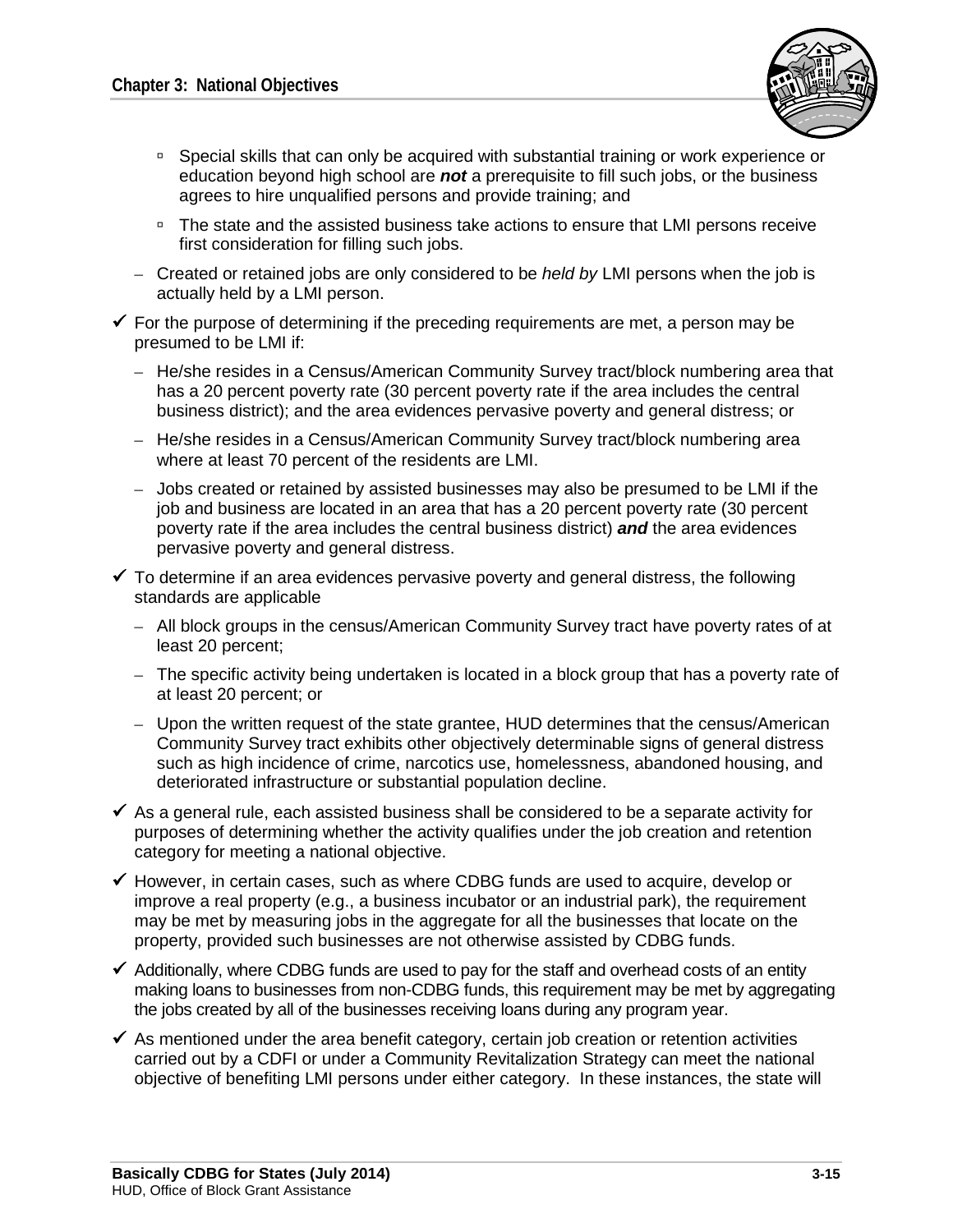

decide which category it will use to qualify the activity and record the decision in program files so that HUD will know which category is being applied.

# **3.3 Elimination of Slums and Blight**

 $\checkmark$  This section highlights the national objectives related to the elimination of slums and blight.

| Key Topics in This Section              | Overview of elimination of slum and blight<br>✓<br>- Area basis (SBA)<br>- Spot basis (SBS)                       |
|-----------------------------------------|-------------------------------------------------------------------------------------------------------------------|
| <b>Statutory Citations</b>              | Section 101(c), Section 104(b)(3), Section 105(c)                                                                 |
| Other Reference Materials on This Topic | Guide to National Objectives and Eligible Activities for States<br>✓<br>- Chapter 3: Meeting a National Objective |

- $\checkmark$  Activities under this national objective are carried out to address one or more of the conditions which have contributed to the deterioration of an area designated as a slum or blighted area.
- $\checkmark$  The focus of activities under this national objective is a change in the physical environment of a deteriorating area. This contrasts with the LMI benefit national objective where the goal is to ensure that funded activities benefit LMI persons.
- $\checkmark$  This difference in focus has an impact on the information that is required to assess the qualifications of an activity. Under the LMI benefit national objective, determining the number of LMI persons that actually or could potentially benefit from an activity is central to qualifying the activity. Under the elimination of slum and blight national objective, determining the extent of and physical conditions that contribute to blight is central to qualifying an activity.

There are two categories that can be used to qualify activities under this national objective:

- Prevent or eliminate slums and blight on an area basis; or
- Prevent or eliminate slum and blight on a spot basis.

# **3.3.1 Slum Blight Area Basis (SBA)**

- $\checkmark$  This category covers activities that aid in the prevention or elimination of slums or blight in a designated area. Examples of activities that qualify when they are located within the slum or blighted area include
	- Rehabilitation of substandard housing located in a designated blighted area and where the housing is expected to be brought to standard condition;
	- Infrastructure improvements in a deteriorated area; and
	- Economic development assistance in the form of a low-interest loan to a business as an inducement to locate a branch store in a redeveloping blighted area.
- $\checkmark$  To qualify under this category, the area in which the activity occurs must be designated as slum or blighted. The following tests apply: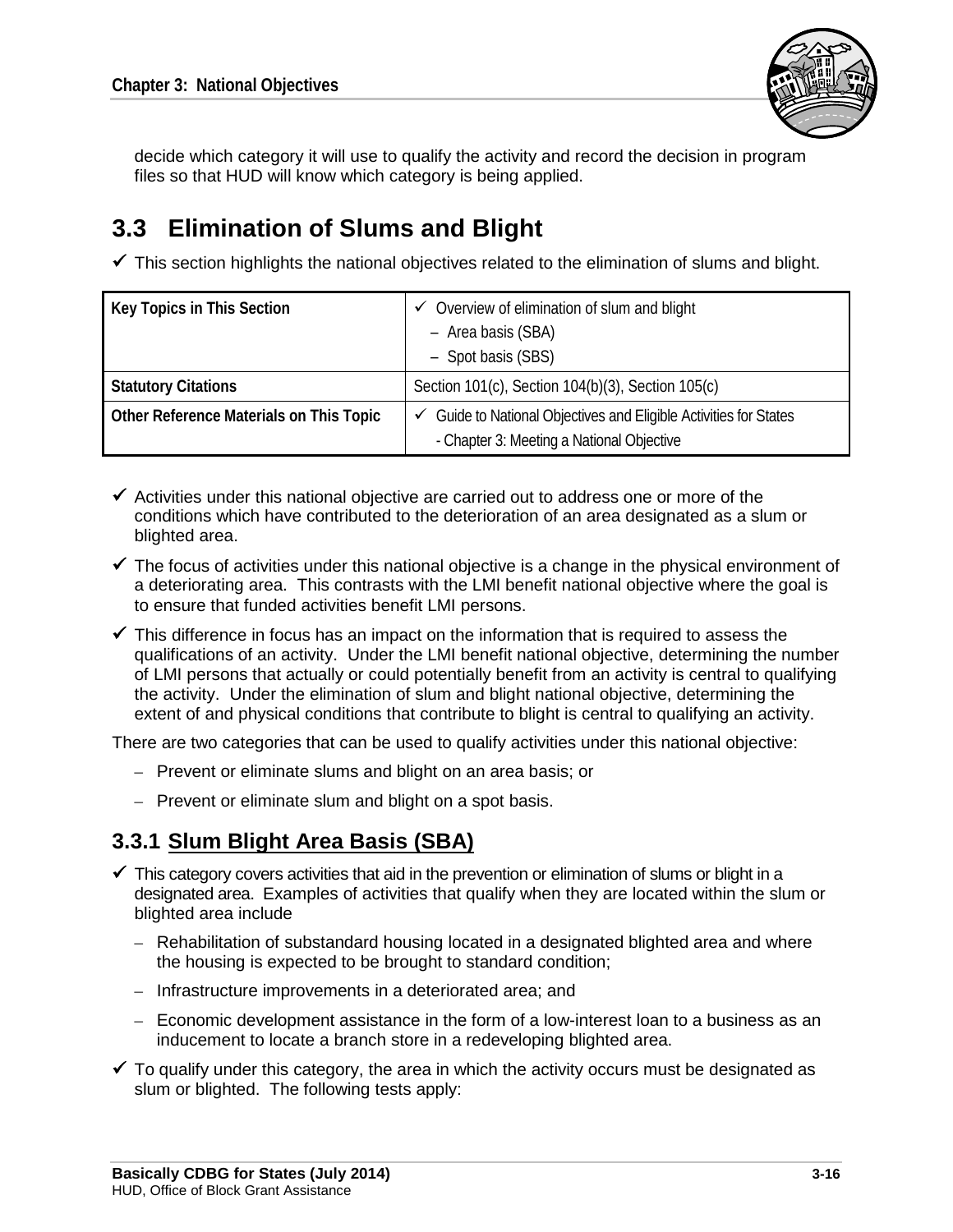

- $-$  The designated area in which the activity occurs must meet the definition of a slum, blighted, deteriorated or deteriorating area under state or local law;
- Additionally, the area must meet either one of the two conditions specified below:
	- Public improvements (must be at least 2) throughout the area are in a general state of deterioration; or
	- <sup>p</sup> At least 25 percent of the properties throughout the area exhibit one or more of the following:
		- Physical deterioration of buildings/improvements;
		- Abandonment of properties;
		- Chronic high occupancy turnover rates or chronic high vacancy rates in commercial or industrial buildings;
		- Significant declines in property values or abnormally low property values relative to other areas in the community; or
		- Known or suspected environmental contamination.
- Documentation must be maintained by the state on the boundaries of the area and the conditions that qualified the area at the time of its designation. The designation of an area as slum or blighted must be re-determined every 10 years for continued qualifications.
- $\checkmark$  As stated above, qualified activities must address the identified conditions that contributed to the slum and blight.
- $\checkmark$  NOTE: When undertaking residential rehab in a slum/blight area, the building must be considered substandard under local definition and all deficiencies making the building substandard must be eliminated before less critical work is undertaken.

## **3.3.2 Slum Blight Spot Basis (SBS)**

- $\checkmark$  These are activities that eliminate specific conditions of blight or physical decay on a spot basis and are not located in a slum or blighted area. Examples include:
	- Acquisition and demolition of a dilapidated property;
	- Rehabilitation of a decayed community center that eliminates code violations that are detrimental to the health and safety of potential occupants like faulty wiring, falling plaster, or other similar conditions;
	- Preservation of a deteriorated building of historic significance; and
	- Financial assistance to a business to demolish a decayed structure and construct a new building on the site.
- $\checkmark$  Activities under this category are limited to acquisition, clearance, relocation, historic preservation, remediation of environmentally contaminated properties, and building rehabilitation activities.
- $\checkmark$  Rehabilitation is limited to the extent necessary to eliminate a specific condition detrimental to public health and safety.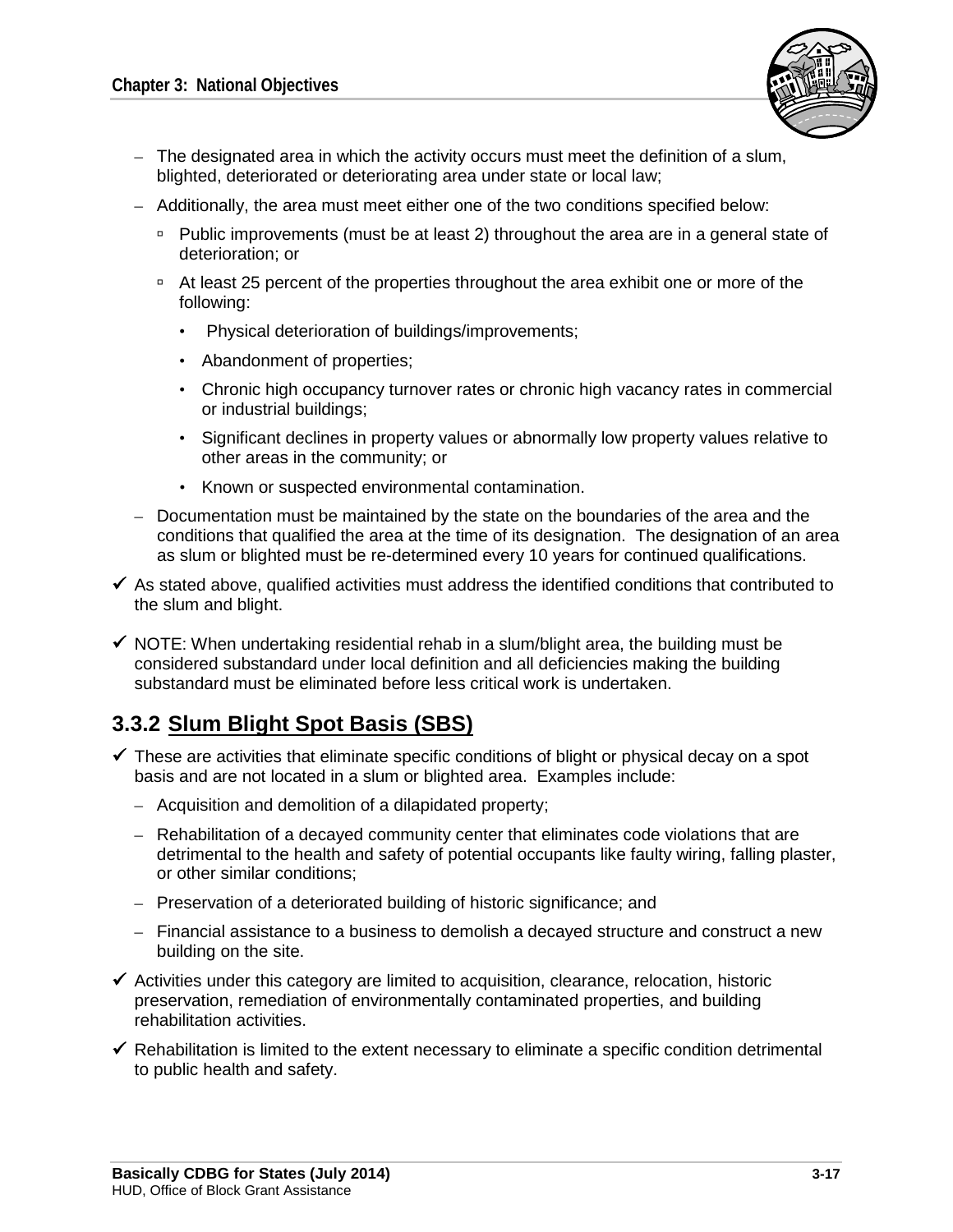

- ✔ With respect to using Census/American Community Survey information to document that the service area qualifies, states can obtain the following data:
	- A listing of all census/American Community Survey tracts and block groups in the community's jurisdiction;
	- The number of persons that resided in each such tract/block group at the time of the last census/American Community Survey; and
	- The percentage of such persons who were LMI (based on the CDBG definition) at that time.
	- The above data is available directly from HUD online at: http://www.hud.gov/offices/cpd/systems/census/lowmod/
- $\checkmark$  If the proposed activity's service area is generally the same as a census/American Community Survey tract or block group, then the Census/American Community Survey data may be used to justify the income characteristics of the area served.
- ✔ Additionally, states can compute the percentage of LMI persons in multiple census/American Community Survey tracts and block groups because the data includes both the total number of persons as well as the number of LMI persons within a tract and block group.
- √ Income surveys are often used to determine LMI area in one of two instances:
	- If HUD data does not indicate the service area contains at least 51 percent LMI persons, and if a state or unit of general government decides it would be more appropriate to use a survey that is methodologically sound. This could be based on a change in either population or income of the area since the census/American Community Survey. For example:
		- □ Economic changes such as plant openings or closings (i.e., causing massive income increases or massive job losses in an area);
		- <sup>D</sup> Non-geographic changes such as natural disasters or terrorist attacks; and/or
		- Recent demographic changes not reflected in current data (e.g., population migration changes).
	- Also, when the service area is not generally the same as a census/American Community Survey tract or block group, then the state should conduct household surveys to determine the LMI percentage for the service area.
- $\checkmark$  The following are typical steps in the household survey process:
	- $1<sub>1</sub>$ Determine sample size (including the random sampling process for selecting participants and if necessary, replacements);
	- $2.$ Select a survey instrument;
	- $3<sub>1</sub>$ Develop the questionnaire;
	- 4. Conduct the survey;
	- 5. Analyze the results; and
	- Document and save survey results. 6.
- $\checkmark$  Step 1: Determining the sample size: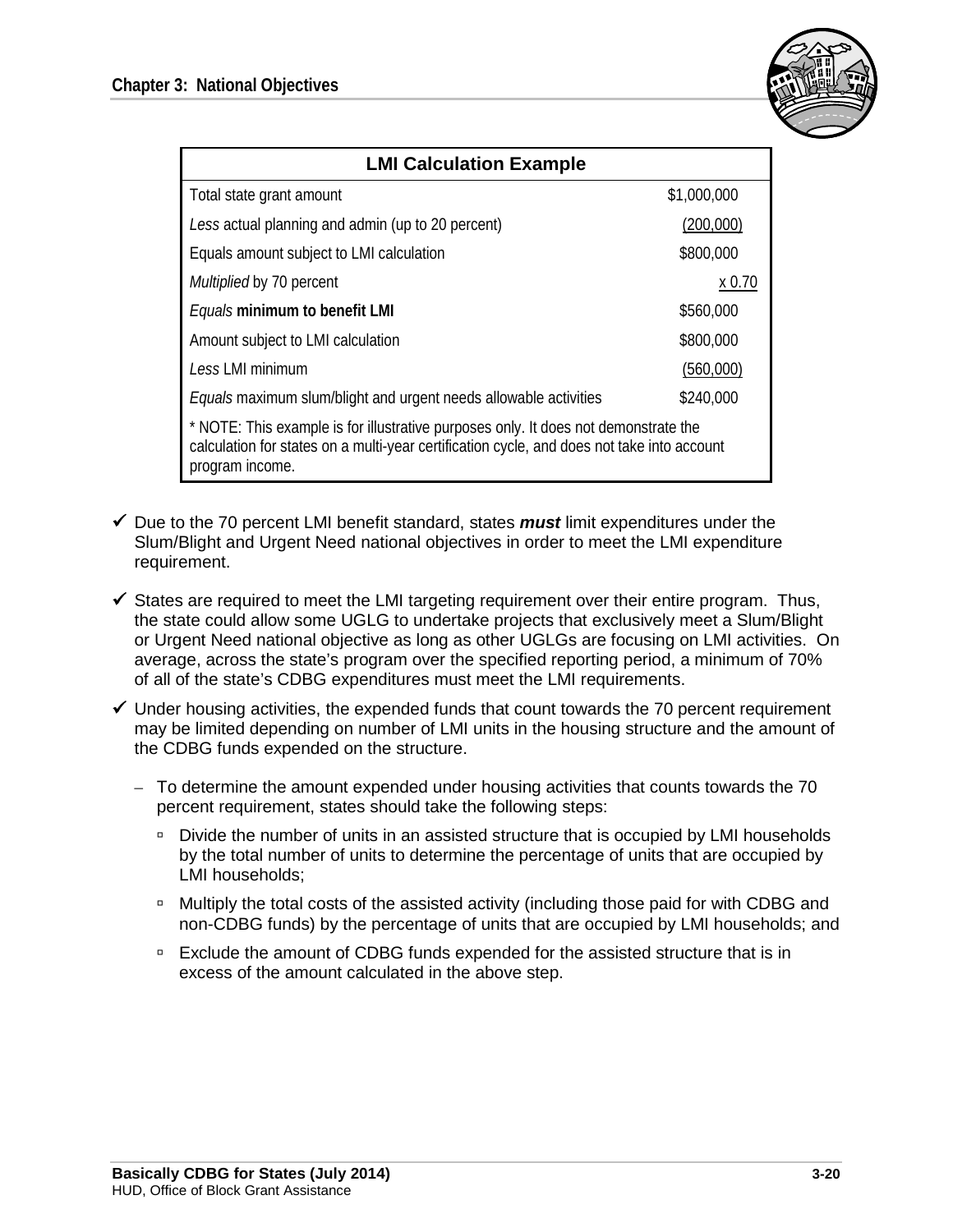

| <b>Excluded Housing Activity Expenditures Example</b>                                                                          |               |  |
|--------------------------------------------------------------------------------------------------------------------------------|---------------|--|
| Number of units occupied by LMI households                                                                                     | 4             |  |
| Total number of units in assisted structure                                                                                    | 6             |  |
| <b>Divide</b> number of units occupied by LMI households by total number of<br>units in assisted structure and multiple by 100 | $(4/6)$ * 100 |  |
| Equals percent of LMI units in structure                                                                                       | 67%           |  |
| Total cost of the housing activity (all sources of funds)                                                                      | \$300,000     |  |
| Multiplied by percent of LMI units in structure                                                                                | \$200,000     |  |
| (i.e. proportion of housing costs attributed to LMI units)                                                                     |               |  |
| CDBG assistance to the structure                                                                                               | \$250,000     |  |
| Excess CDBG funds that have to be excluded from LM expenditures                                                                | \$50,000      |  |
| * NOTE: This example is for illustrative purposes only.                                                                        |               |  |

# **3.6 Choosing the Right National Objective**

 $\checkmark$  States may have options regarding which national objective is used for a particular activity. This section provides tips on selecting the right national objective.

| Key Topics in This Section              | $\checkmark$ Activities that meet more than one national objective<br>Selecting the most appropriate national objective<br>✓ |
|-----------------------------------------|------------------------------------------------------------------------------------------------------------------------------|
| <b>Statutory Citations</b>              |                                                                                                                              |
| Other Reference Materials on This Topic | Guide to National Objectives and Eligible Activities for States<br>- Chapter 3: National Objectives                          |

- $\checkmark$  Activities may qualify for more than one national objective category. If an activity meets the LMI benefit national objective, then the best decision for most states will be to use the LMI Benefit national objective because of the 70 percent requirement associated with that national objective.
- $\checkmark$  For the activities that meet more than one national objective, states may find it useful to document compliance with all the applicable national objectives, especially if there is some uncertainly regarding the ability of an activity to meet the chosen national objective upon completion.
- $\checkmark$  For example, states may have concern that an activity qualifying on the basis of creating jobs may not meet the test that at least 51 percent of the jobs created will benefit LMI persons. If the activity could also qualify under the slum/blight area category, the state may be best served by documenting compliance with both national objectives. This way, if the activity does not meet the LMI job creation criteria the state can switch the activity to the slum/blight area national objective rather than have the activity in non-compliance with CDBG rules. Note that switching the activity from LMI benefit to slum/blight area may affect the states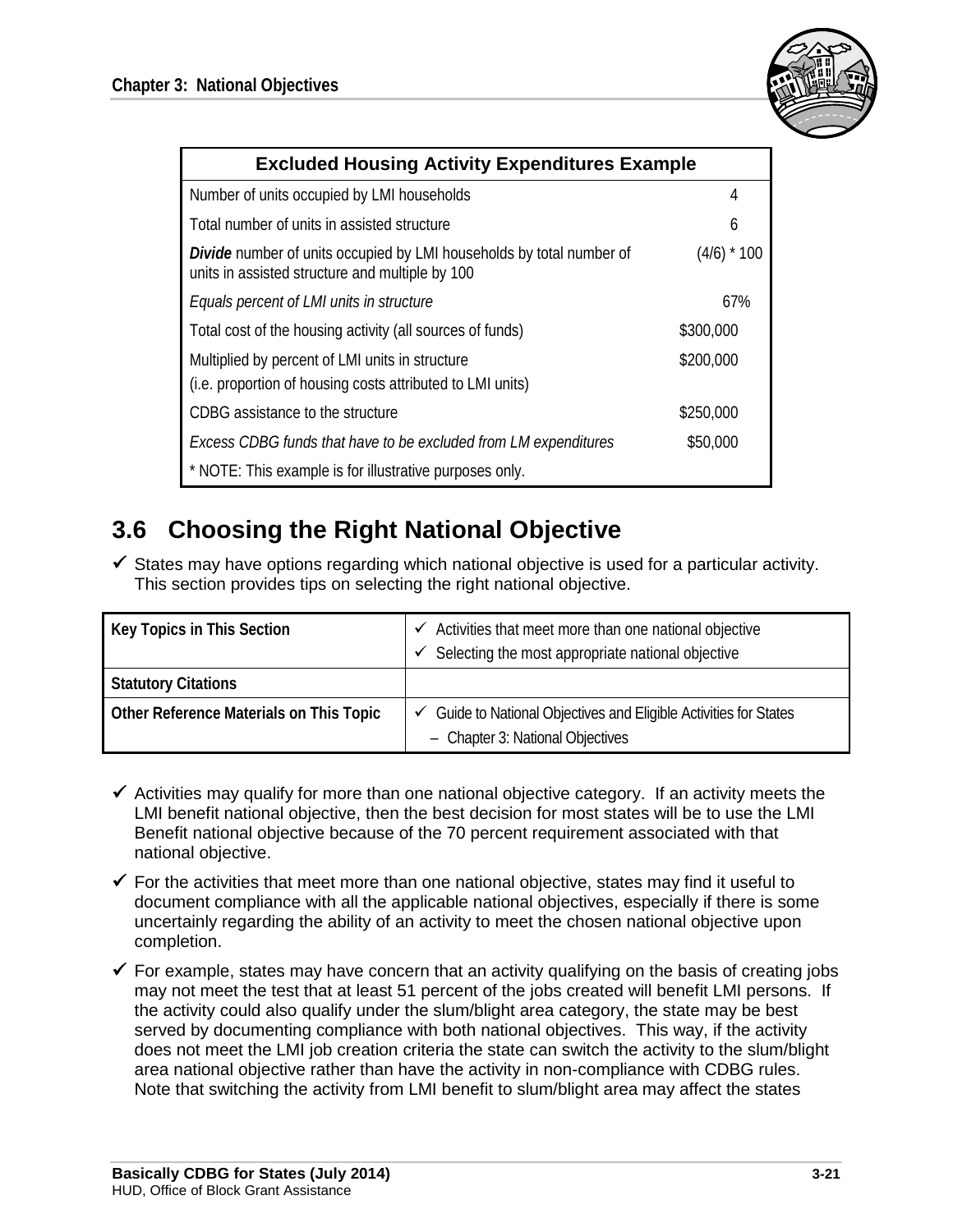

certification that 70 percent of expenditures are associated with the LMI benefit national objective, so states should proceed with precaution.

# **3.7 Documenting National Objectives**

 $\checkmark$  It is critical that states document the results of their activity and the related national objective. This section highlights that required national objective documentation.

| Key Topics in This Section              | Timing of documentation activities<br>✓                                                                          |
|-----------------------------------------|------------------------------------------------------------------------------------------------------------------|
|                                         | Documenting LMI Benefit national objective<br>$\checkmark$                                                       |
|                                         | Documenting Prevention/Elimination of Slums or Blight<br>✓                                                       |
|                                         | <b>Documenting Urgent Need</b><br>٧                                                                              |
| <b>Statutory Citations</b>              |                                                                                                                  |
| Other Reference Materials on This Topic | $\checkmark$ Guide to National Objectives and Eligible Activities for States<br>- Chapter 3: National Objectives |

- $\checkmark$  States and UGLG must maintain records that funded activities meet one of the national objectives. The records depend on the national objective category. This section walks states through the documentation requirements under the associated national objective categories.
- $\checkmark$  The Performance Measurement, Reporting, Recording Keeping and Monitoring chapter in this manual, Chapter 13, has more details regarding records that must be maintained to document compliance with CDBG regulations, including records on meeting national objectives.
- $\checkmark$  The timing of documentation for activities is an important consideration. Compliance with national objectives can be documented upfront for a number of the categories. For example, compliance documentation for the following national objectives can be established upfront:
	- Under the national objective of benefit to LMI persons, the LMI area benefit;
	- Under the national objective of elimination of slums or blight, both categories (area basis, spot basis); and
	- The urgent need national objective.
- $\checkmark$  Some national objectives have to be documented over time. For example, it is likely that the future occupants of a rental rehabilitation activity cannot be identified up-front. Compliance with the LMI Housing requirement that 51 percent of the occupants have to be LMI households, will require collecting documentation demonstrating compliance during the lease-up period.
- $\checkmark$  In the same way, future hires of created jobs cannot be identified and documentation of compliance cannot be obtained upfront. Rather, hires by the assisted business have to be monitored over a period of time.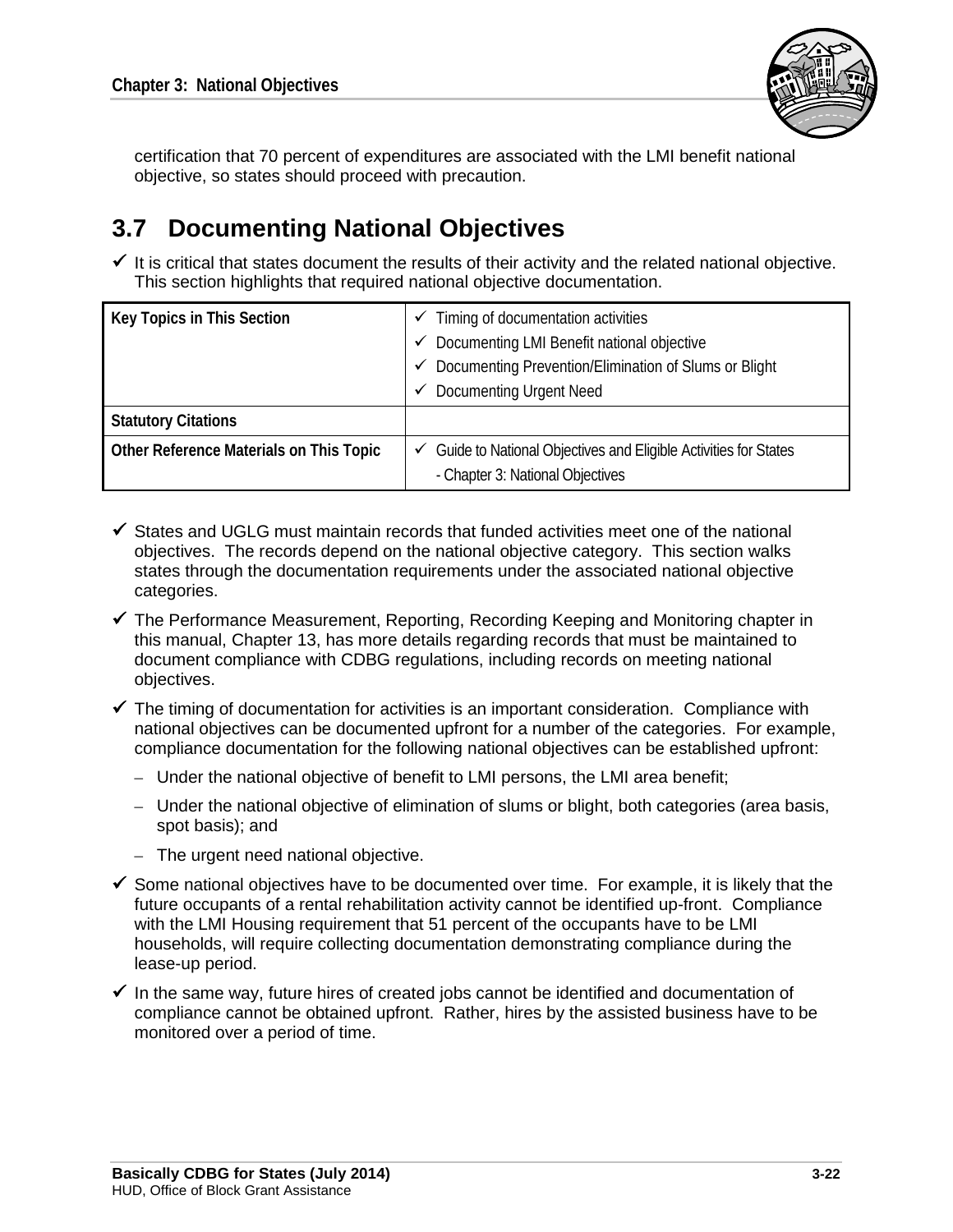

 $\checkmark$  HUD is charged with negotiating recordkeeping requirements with states. What follows is a list of the types of records that generally may be kept to document national objective compliance.

# **3.7.1 Benefit to LMI Persons**

#### **LMI Area Benefit**

- $\checkmark$  The following records will demonstrate compliance under this national objective category:
	- Boundaries of service area;
	- Percentage of LMI persons that reside in the service area; and
	- The data used for determining percentage of LMI persons.

### **LMI Limited Clientele**

 $\checkmark$  One of the following five types of records should be kept:

- 1. Documentation showing that the activity is designed for exclusive use by a segment of the population presumed by HUD to be LMI persons; or
- 2. Documentation describing how the nature and the location of the activity establishes that it will be used predominantly by LMI persons; or
- 3. Data showing the family size and annual income of each person receiving the benefit; or
- 4. Data showing that barriers to mobility or accessibility have been removed and how the barrier removal was restricted to the extent feasible to one of the particular cases authorized under this category; or
- 5. Documentation showing that the activity qualifies under the special conditions regarding job services where less than 51 percent of the persons benefiting are LMI persons.

#### **LMI Housing**

- $\checkmark$  The following records should be maintained:
	- A written agreement with each landlord or developer receiving CDBG assistance. The agreement must specify
		- □ The total number of dwelling units in each multi-unit structure, and
		- □ The number of those units which will be occupied by LMI households after assistance.
	- Total cost of the activity, including both CDBG and non CDBG funds
	- The household size and income eligibility for each of the LMI households occupying assisted units
	- For rental housing
		- □ The rent charged (or to be charged) after assistance for each dwelling unit in each assisted structure; and
		- Documentation of compliance with the locally established standards for housing that is "affordable to LMI households".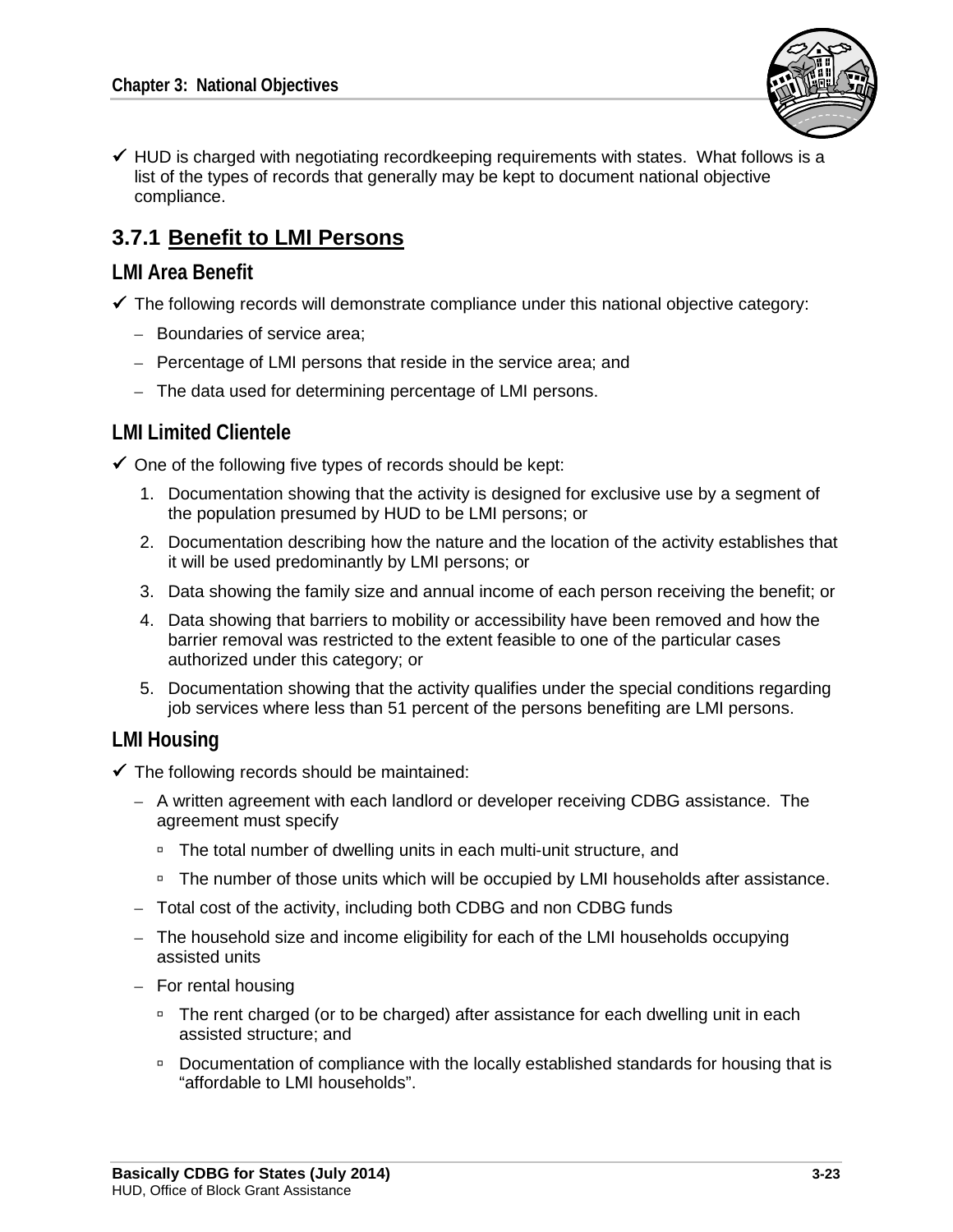- When assisting structures with less than 51 percent LMI occupants, documentation of qualification under the special conditions:
	- □ Number of units to be occupied by LMI households at an affordable rent;
	- Total development cost of new construction; and
	- □ Amount of CDBG funds expended for activity.
- When aggregating scattered sites, documentation of the basis for aggregating scattered sites and considering them as a single structure.
- When assisting with the delivery costs of HOME assisted projects and assistance, evidence that housing projects and/or tenant based rental assistance achieves HOME income targeting requirements.
- $\checkmark$  While compliance with the housing national objective is based on the initial occupancy of the housing following completion of the CDBG-assisted activity, states are urged to establish their own requirements for replacing such households with other LMI households whenever the assisted unit becomes vacant within a period of time following completion that is commensurate with the amount of CDBG financial assistance that was provided to the developer.
- $\checkmark$  Another consideration when document compliance is that occupancy of the unit may not be for some time after the completion of the activity. For example, there may be a time lag between the acquisition or land clearing activity subsidized by CDBG funds and the development of the housing units. It is not sufficient to document the intention to comply. The state is responsible for documenting that the housing units are constructed and that the appropriate number of units are initially occupied by LMI households.

### **LMI Job Creation and Retention**

- $\checkmark$  Record keeping requirements in this category relate to both the status of the business, the jobs created or retained, and the LMI persons benefiting from the activity. The following is an outline of the documents that have to maintained by states and/or UGLG:
	- Written agreement with the business in which the following is specified:
		- <sup>D</sup> A commitment from the assisted business to hire or retain LMI persons;
		- $\overline{P}$ . The type of job and whether the job will be full- or part- time, and
		- □ The actions that the business will take to ensure that at least 51 percent of the hires or retainees will be LMI persons.
	- Compliance with the written agreement must be documented as follows:
		- □ The jobs that were actually created and/or retained;
		- Whether each such job was held by or made available to a LMI person; and
		- □ The full-time equivalency status of the jobs.
	- For created jobs that will be held by LMI persons, the records must demonstrate:
		- □ Listing by job title of the jobs created;
		- □ Listing by job title of the jobs filled;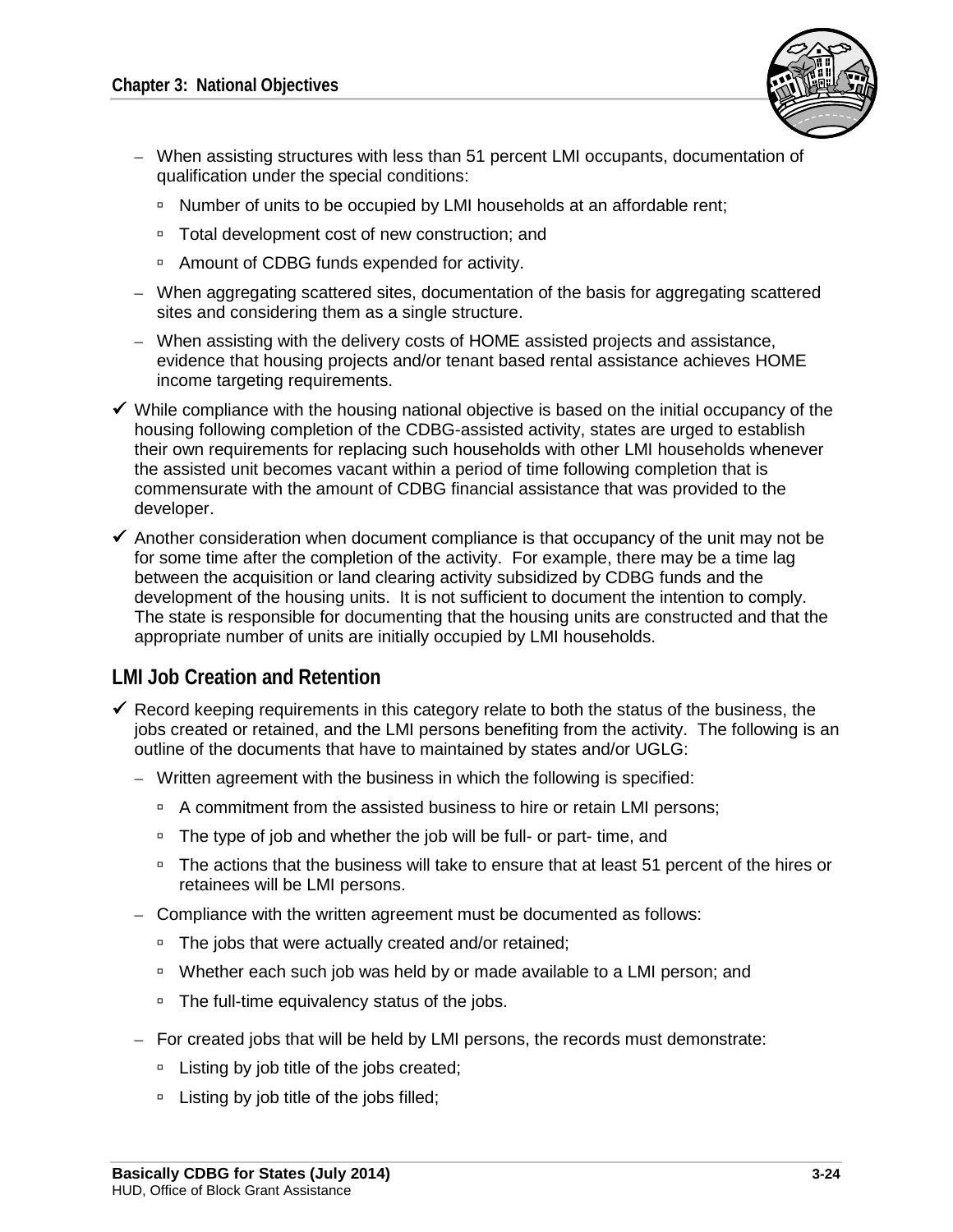

- □ The name and income status of the person who filled each position; and
- □ The full-time equivalency status of the jobs.
- For created jobs that will be made available to LMI persons but are not taken by LMI persons:
	- □ The title and description of the jobs made available;
	- □ The full-time equivalency status of the job;
	- □ The prerequisites for the job; special skills or education required for the job, if any; and the business commitment to provide needed training for such jobs; and
	- □ How first consideration was given to LMI persons for the job can be recorded as follows:
		- The name(s) of person(s) interviewed for the job and the date of the interview(s); and
		- The income status of the person(s) interviewed.
- For retained jobs that would otherwise be lost:
	- □ Specific evidence that the jobs would be lost without the CDBG assistance.
	- $\Box$  If the retained job is held by a LMI person:
		- A listing by job title of permanent jobs retained;
		- The jobs that are known to be held by LMI persons at the time of assistance;
		- The full time equivalency status of each job; and
		- Family size and annual income of each LMI person.
- For retained jobs that are projected to turnover to LMI persons:
	- A listing of the retained jobs that are projected to become available within two years of assistance;
	- $\overline{P}$  The basis of the determination that the job is likely to turnover within two years of assistance;
	- □ The actual turnover date;
	- □ The name and income status of the person who filled the vacancy;
	- □ If the person who took the job was not a LMI person, records to demonstrate that the job was made available to LMI persons:
		- The name(s) of person(s) interviewed for the job and the date of the interview(s) and
		- The income status of the person(s) interviewed; and
	- □ Information on the family size and annual income of each LMI person hired.
- $\checkmark$  There are five options for documenting the LMI status of an applicant or employee:
	- 1. Referrals from an agency that has agreed to refer individuals who are determined to be LMI based on HUD's category. These agencies must maintain records, which must be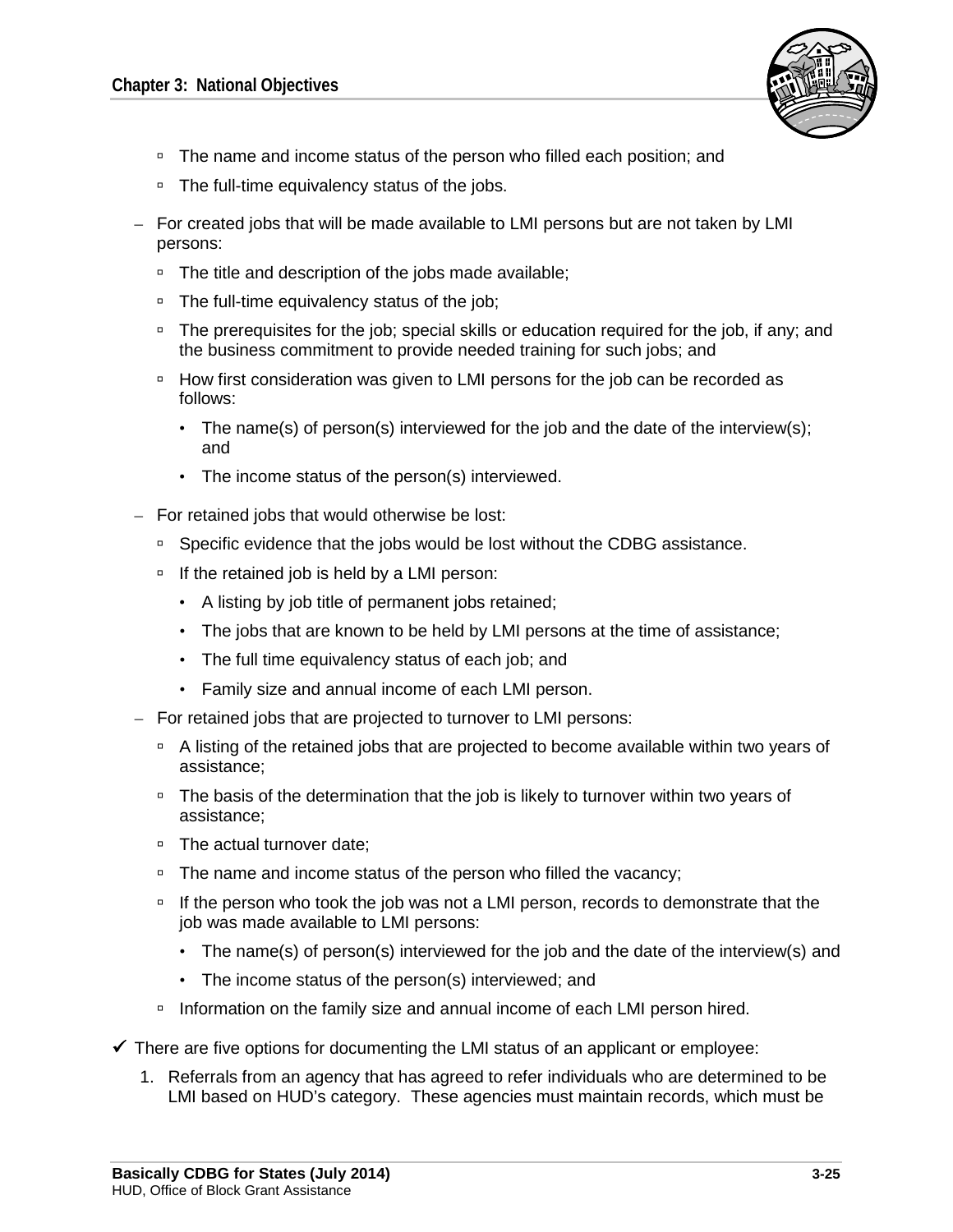

available to the state or federal inspection, showing the basis upon which they determined that the person was LMI; or

- 2. A written self certification by the employee or applicant of his/her family size and total income that is signed and dated. Certification can either include actual size and income of family or can contain a statement that the annual family income is below the Section 8 low-income limit for the applicable family size; or
- 3. Qualification of employee or application for assistance under another program with income qualification that are as restrictive as those used by the CDBG program. Examples include referrals from Public Housing, Welfare Agency, or the JTPA Program, with the exception of the JTPA Title III program for dislocated workers; or
- 4. Evidence that the individual is homeless; or
- 5. Evidence that the individual may be presumed to be LMI by way of residence address and poverty rates of applicable census/American Community Survey tract.
- $\checkmark$  The state can use any combination of documenting income status for the persons benefiting from a job creation or retention activity.
- $\checkmark$  When documenting income, the income status of an individual is made at the time the CDBG assistance is provided. This may have an effect on the retention of high-paying unskilled jobs counting as eligible except for turnover purposes. This is because a person who occupies a high-paying but low-skilled job may not qualify as a LMI person. Whereas a LMI person may fill the job at a lower pay rate if it were created or if it became available through turnover.

## **3.7.2 Prevention/Elimination of Slums or Blight**

 $\checkmark$  Evidence of blight on a spot or areas basis must be documented and be part of record keeping. In documenting the presence of blight, the use of pictures is encouraged.

#### **Area Basis**

- $\checkmark$  Records to be maintained include:
	- Area designation (e.g., boundaries) and date of designation,
	- Documentation and description of blighted conditions (e.g., photographs, structural surveys, or development plans),
	- For residential rehabilitation:
		- □ Building qualification as substandard,
		- □ Pre-rehabilitation inspection report and work plan describing deficiencies,
		- □ Scope of work performed with documentation that substandard elements were addressed first; and
		- Evidence that the activities undertaken address the conditions that contributed to the deterioration.

#### **Spot Blight**

 $\checkmark$  State files should include the following: